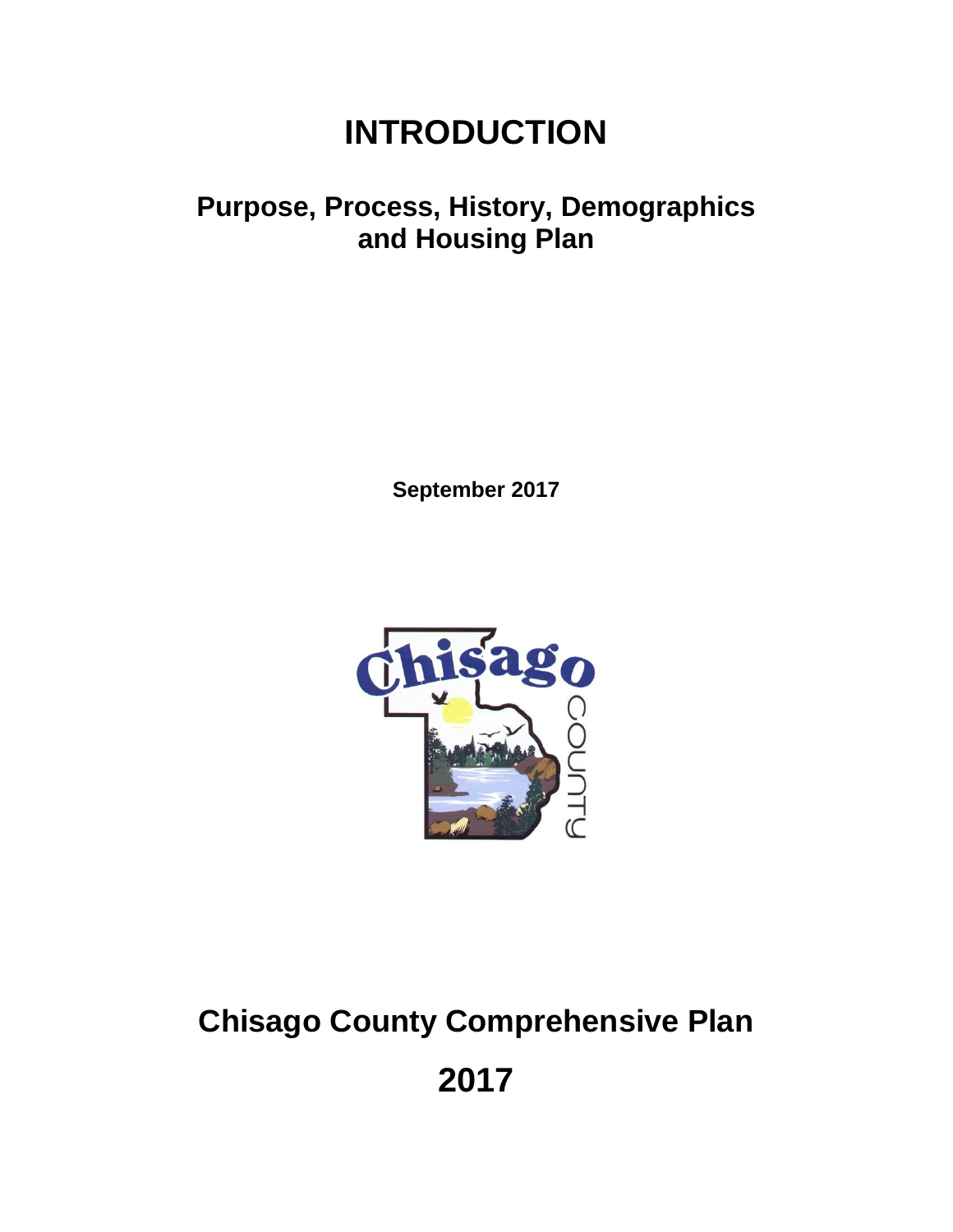#### **Purpose**

Chisago County adopted its first Comprehensive Plan in 1970. A successive plan was completed in 1987, prepared in response to increasing growth and development activity in the County and to provide updated data from the 1980 U.S. Census. The goals and policies in the 1987 Plan were basically the same as the 1970 Plan, which was viewed primarily as an update of the previous Plan. The County again updated the Plan in 1995 in recognition of rapid development in many areas of the County.

In the spring of 2003, the County Board of Commissioners authorized an update of the Comprehensive Plan to conduct a critical review of the growth trends and projections for the County. The County completed the extensive update process in 2006 and adopted the updated Comprehensive Plan in February 2007.

In May 2016, the County Board authorized staff and the County Planning Commission to prepare another update to the Comprehensive Plan. The policies of this Plan will provide specific direction about future decisions on physical development and growth while allowing flexibility for the County to adapt to changing conditions. Chisago County continues to be at a critical point in terms of growth and must continue to identify and implement ways in which the growth can best be managed in the future.

The Comprehensive Plan is essential in meeting the challenges of today's demand for the public's expectations for public services in Chisago County. The County cannot haphazardly plan for its future (including housing, transportation, parks and trails, economic development, public safety and resilience) while meeting the needs of the County. With limited financial resources, decreasing land suitable for development and parks, changing trends in land use, recreation, demographics and population and population growth, Chisago County must carefully plan for their future by accommodating the needs of their constituents. The 2016-2026 Comprehensive Plan describes many of the choices Chisago County has made for how it will develop through at least the next ten years. This plan supports a development pattern that, as much as practicable, meets the current needs without environmental, economic and social burdens on future generations. The County is committed to maintaining or enhancing economic opportunity and community well-being while protecting and restoring the natural environment upon which people and economies depend.

The 2016-2026 Comprehensive Plan is an official document adopted by the County Board as the primary policy guide for decisions about the physical development of the County. The Plan sets broad policies and strategies to direct the future growth and development in the areas of land use, transportation, parks and trails, housing, natural resources, historic and cultural resources and public facilities. The Comprehensive Plan is the legal basis for the County-adoption of land use controls.

Chisago County has authority to plan under Minnesota Statutes 394.21-394.37. The County is governed by an elected Board of Commissioners, consisting of five members.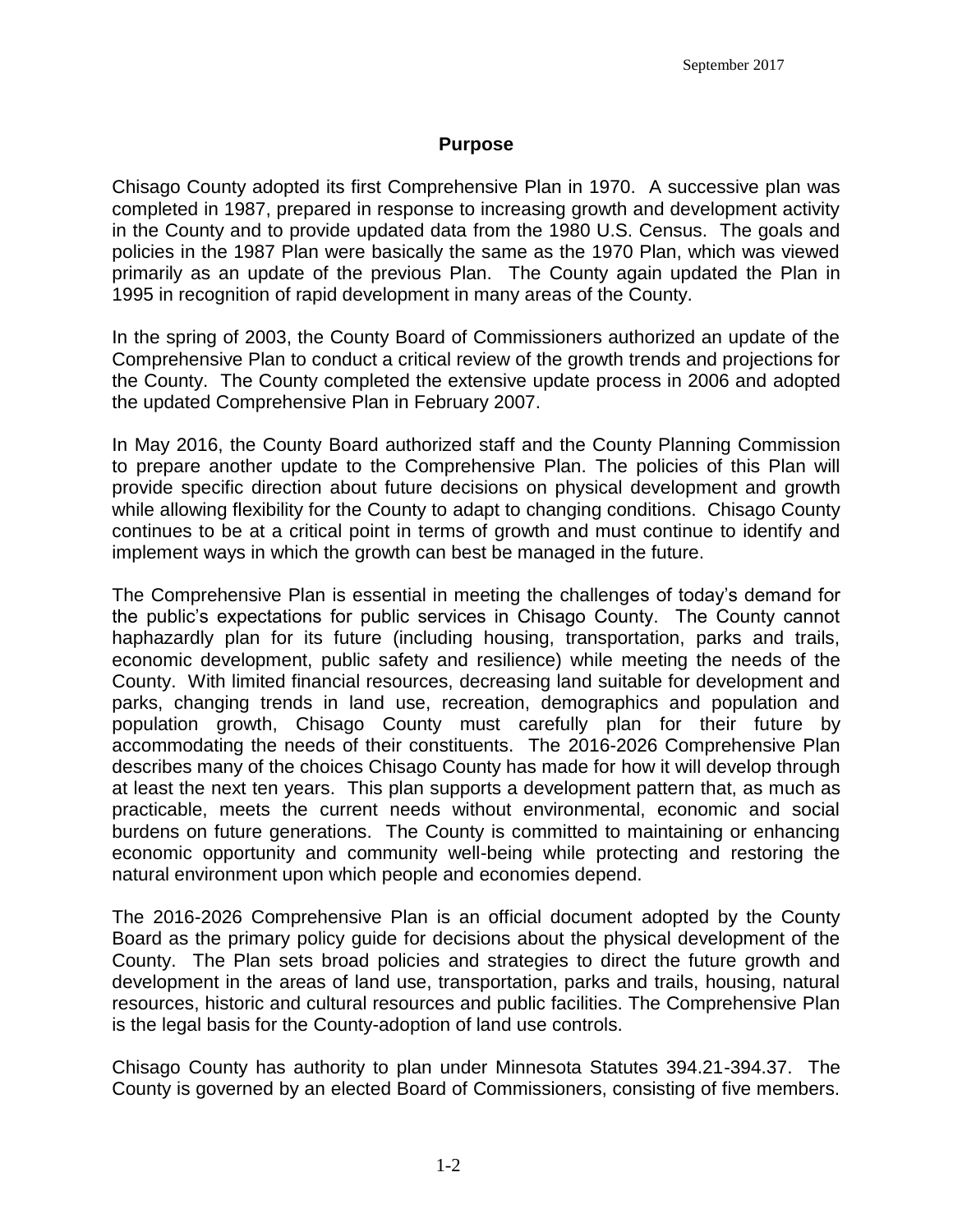The County Administrator undertakes many of the administrative responsibilities on behalf of the County Board. The Planning Commission, which consists of seven members, advises the Board about planning and zoning activities within the County.

There are ten cities and nine townships in Chisago County. The County land use planning authority includes all of the unincorporated areas in the County, except Lent Township, which has adopted its own Comprehensive Plan and Land Use Regulations. Participation by townships is a critical part of the planning process, since establishing a sound direction for future development in the townships is the primary purpose of this Plan. It also is the intent of the County Board to implement a Comprehensive Plan that reflects the values and goals of the majority of residents of the County.

The Comprehensive Plan is the primary land use vision and policy document intending to guide land use and development decisions of Chisago County. The Plan also is used to ensure consistency in the development of infrastructure and resource planning. This plan provides a framework for how the County and its citizens will guide growth, land uses and development in the County over the next twenty to thirty years. The Comprehensive Plan provides citizens and others with a certain amount of predictability about how development may occur in Chisago County. It is the intent of the Chisago County Board of Commissioners that this Plan be viewed as the primary growth management tool for the County. This Comprehensive Plan is intended to be flexible so it can respond to changing conditions, yet static enough so long-term land use and related policies are consistent and maintained and so careless and ad hoc decision making is avoided.

There are several important questions, trends, issues and desired outcomes that the Comprehensive Plan process has explored. These will help define Chisago County in the future and included: What will be the population of Chisago County in 2020, 2030 and 2040? How fast will the population grow or decline in the future? Will the growth or decline be uniform across the County or will changes be focused in certain locations? What are and will be household characteristics and size? What other demographic changes and trends will the County experience? What will the impacts be of population changes on the County's economy? On housing? On land use? On employers and employment conditions? On local governments and the services they provide? The narrative for each of the elements of the Comprehensive Plan should help to establish a context for addressing these and many other important questions facing the future of Chisago County; and the goal and policy statements of each element should provide guidance for directing the future of Chisago County.

In considering planning trends and the issues facing the region and Chisago County in 2017 and beyond, several desired goals and outcomes have been identified that will help define Chisago County in the future. The overall goals are described later in this chapter and desired outcomes are stewardship, prosperity, equity, livability and sustainability. Within this plan update there is background information, explanations and points of action for each of the goals, themes and five desired outcomes. The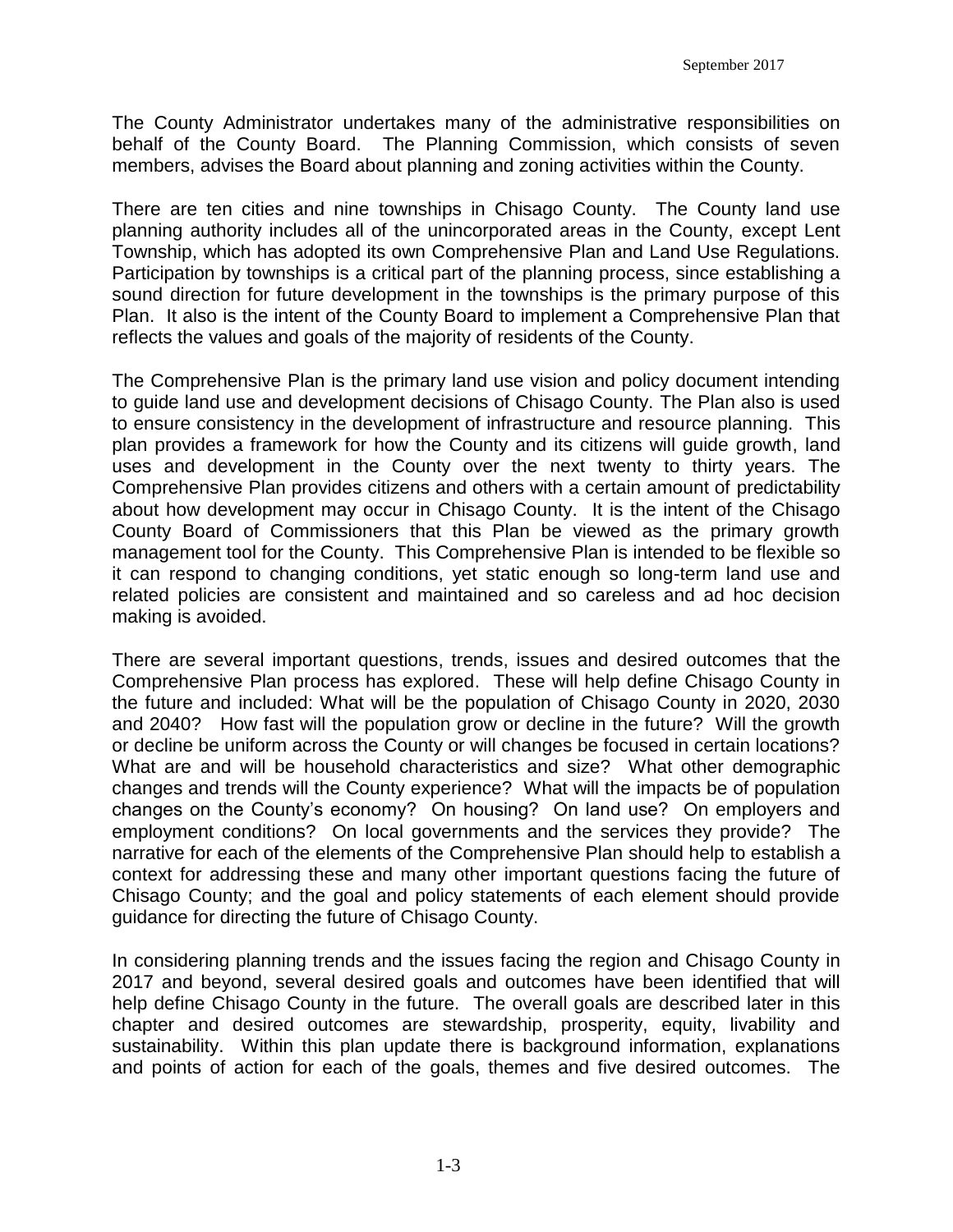County should pursue plans, policies and projects that balance most, if not all of the overall goals and all five of the outcomes, with the objective of creating positive change.

#### **2003 – 2007 Plan Update Process**

A three-phase process was established to update the comprehensive plan in 2003 - 2007. Throughout each phase citizen input was gathered to aid in directing the content of the Plan. A total of nine meetings were conducted throughout the three phases.

The following phases were designed for this process:

- Phase I: Issue Identification, Background Research and Mapping
- Phase II: Development of Plan Goals & Policies, Review of Alternatives, & Land Use Conceptualization
- Phase III: Plan Refinement and Adoption of Revised Plan

Phase I of the process (which took place from March 2003 to August 2003) consisted of preliminary meetings with each of the townships, a joint meeting with municipalities in the County, and meetings with other key players and organizations; such as the County's Economic Development Authority and various Lake Associations. For general public input on issues and opportunities of Chisago County, four "Planning Areas" were established throughout the County based on proximity and similar issues of concern. These Planning Areas were used to conduct public input meetings during Phase I to collect information from citizens on the Assets & Opportunities and the Threats & Challenges facing the County. Over 230 people attended the Phase I Public Input meetings.

In addition, during Phase I, a Steering Committee of 25 people representing various groups, agencies and opinions was appointed by the Board of Commissioners. This citizen based Steering Committee was established to act as a "sounding board" to give County staff direction and feedback on revisions to issues and policies outlined in the draft Comprehensive Plan. In addition, meetings were held with each township and a meeting with all the municipalities took place.

Phase II of the process took place from September 2003 to September 2004. During this phase the steering committee discussed issues, and goals and policies related to the following elements: natural resources, cultural resources, recreation and open space, agriculture, transportation, infrastructure, economic development, intergovernmental coordination and land use/growth management. A series of Public Open Houses, in which over 80 people attended, were conducted in May and June 2004 to display the information gathered to date and to receive comments and suggestions from the general public. Again, meetings were held with all municipalities and with various townships.

In addition, during this time frame, the County Board authorized a full transportation plan to be incorporated into the overall Comprehensive Plan. This transportation plan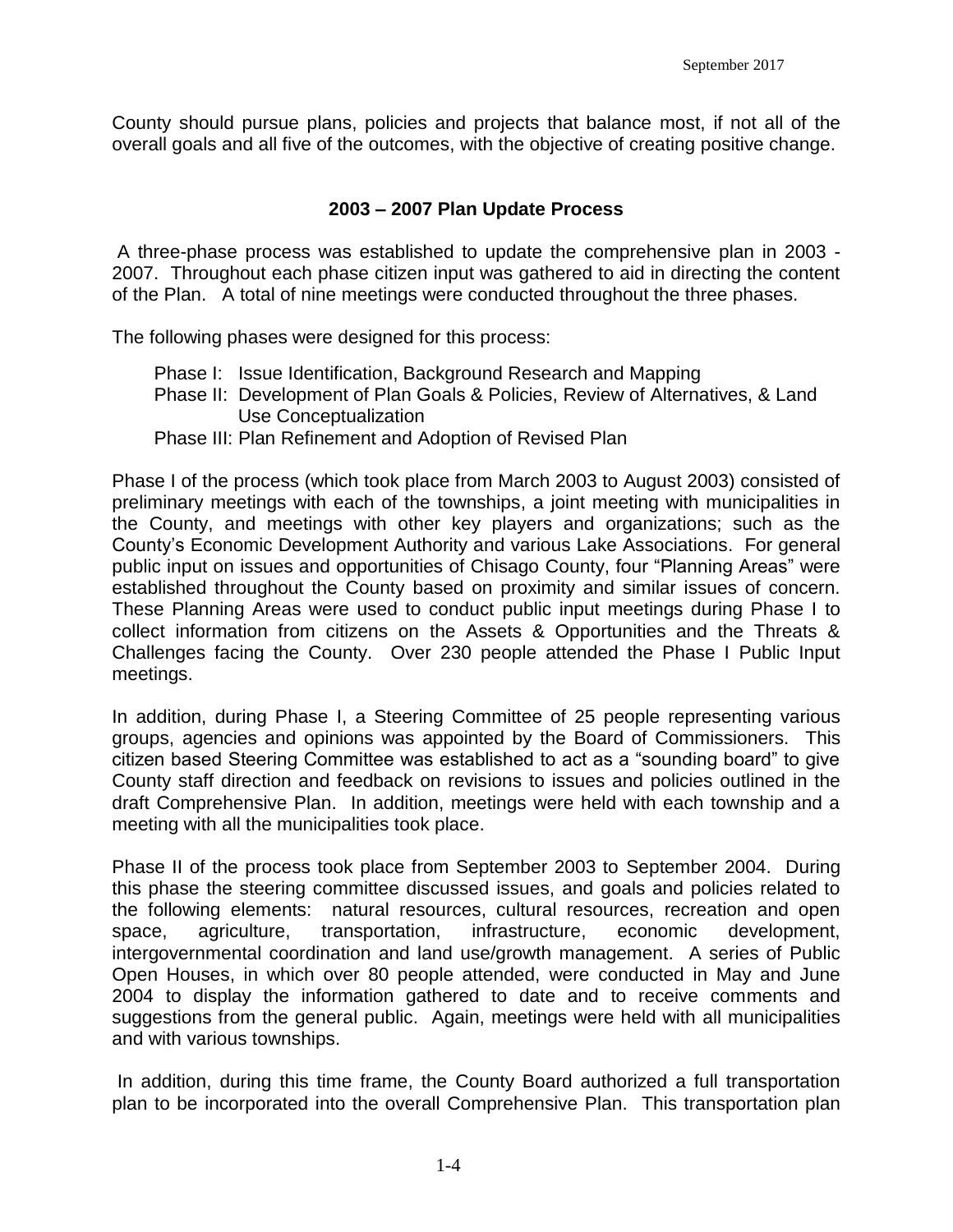component was led by the Public Works department with the assistance of Bonestroo, Rosene, Anderlik and Associates. The process for the Transportation plan included a Technical Advisory Committee in which each city and township was provided an opportunity to have a representative on the committee. The full transportation plan will be incorporated into this Comprehensive Plan.

Phase III of the process took place from October 2004 – November 2006. The plan was further revised based on public input and the final draft presented to the public, Planning Commission and County Board as follows:

- Meet with Township Officers Association in October, 2006
- Host three Township Public Input meetings in November, 2006 (and invite Cities to these meetings as well):
	- Shafer, Amador, Sunrise
	- Franconia, Chisago Lakes, Lent
	- Nessel, Rushseba, Fish Lake
	- (Wyoming Twp is not subject to Chisago County zoning authority.)
- Planning Commission consideration and of the document and recommendation to the County Board in December, 2006
- County Board holds public hearing and adopts Comprehensive Plan in December 2006 contingent upon review and comments by other jurisdictions
- Send to other jurisdictions for comment in January 2007 (DNR, DOT, SWCD, local government units, etc.)
- County Board adopts final Comprehensive Plan in February, 2007
- Begin work on revising Zoning Ordinance in March, 2007

#### **2016 – 2017 Comprehensive Plan Update Process**

In the spring of 2016, County staff and the Planning Commission identified the need to update the County's Comprehensive Plan, including adding goals, desired outcomes, references to several important recent County planning activities and studies and updating demographic information. Recent County-wide planning studies include an update to County Local Water Management Plan (2013), an update to the County Transportation Plan (2014), an update to the County Comprehensive Parks and Plan (2016) and the adoption of Master Plans for the Swedish Immigrant and Sunrise Prairie Regional Trails in 2015.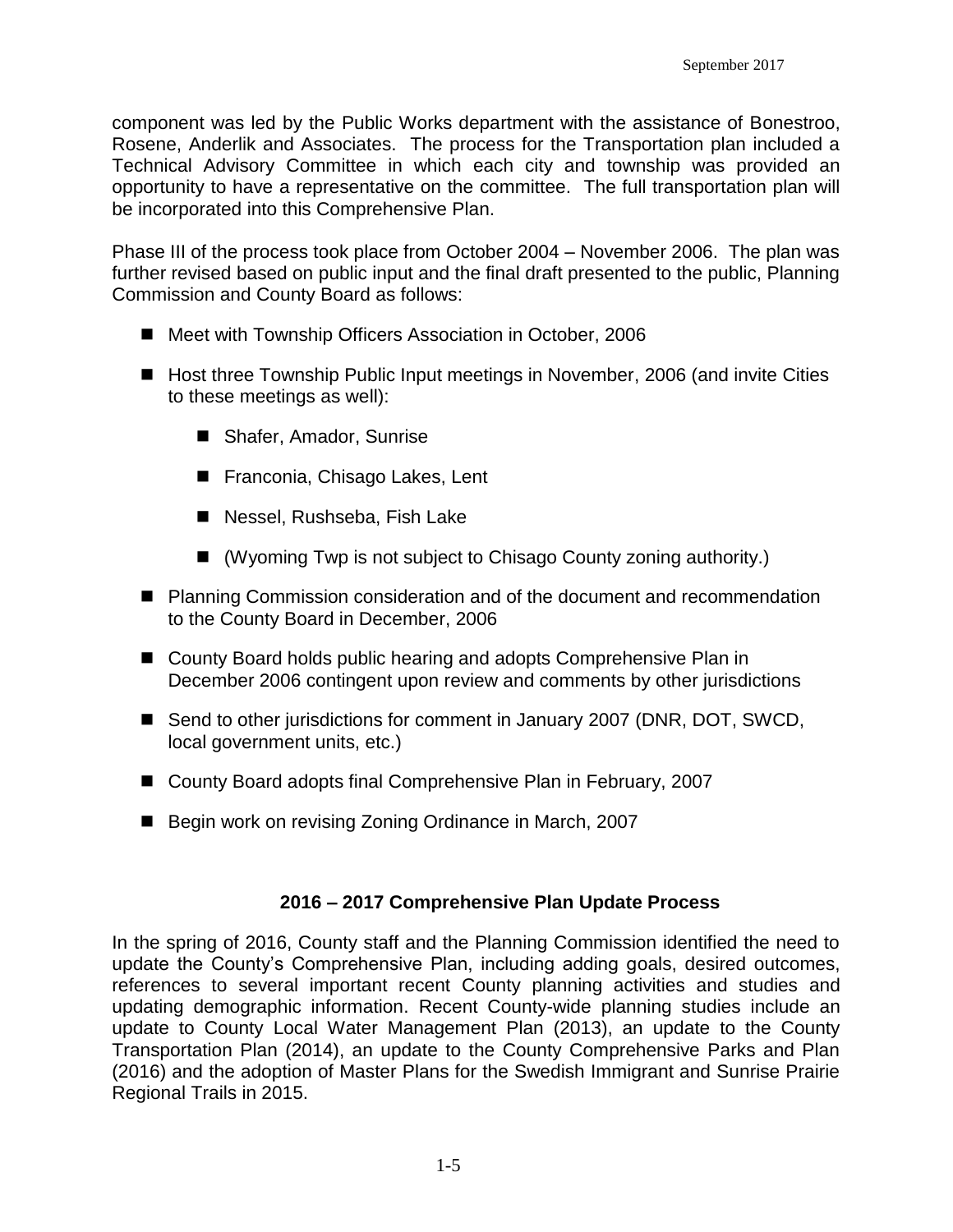On May 18, 2016, the Chisago County Board authorized County staff and the County Planning Commission to update the Comprehensive Plan. The update process will include several meetings with the Planning Commission, input from the County's Environmental Services staff and other County departments and research about the latest trends in planning for the County to consider as part of the plan update.

#### **2016-2017 Plan Update Public Involvement Process**

The 2016-2107 Plan update included a public involvement process. The County expects to have several meetings with the County Planning Commission, possibly open houses with the townships and public hearings with the Planning Commission and County Board. These steps and actions evolved as staff and Planning Commission proceed with the plan update.

#### **Desired Goals and Outcomes for the 2016 – 2017 Comprehensive Plan Update**

In considering planning trends and the issues facing the region and Chisago County, staff and the Planning Commission identified several possible desired overall goals and outcomes that will help define Chisago County in the future. The overall goals are:

- Encouragement of neighborhood designs that support a range of transportation choices.
- Protection of natural areas, including wetlands, wildlife habitats, lakes, woodlands, open spaces and groundwater resources.
- Protection of economically productive areas, including farmland and forests.
- Encouragement of land uses, densities and regulations that promote efficient development patterns and relatively low governmental and utility costs.
- Preservation of cultural, historic and archaeological sites.
- Encouragement of coordination and cooperation among nearby units of government.
- Promoting the expansion or stabilization of the current economic base and the creation of a range of employment opportunities and the regional and local levels.
- Planning and development of land uses that create or preserve varied and unique urban, suburban and rural communities.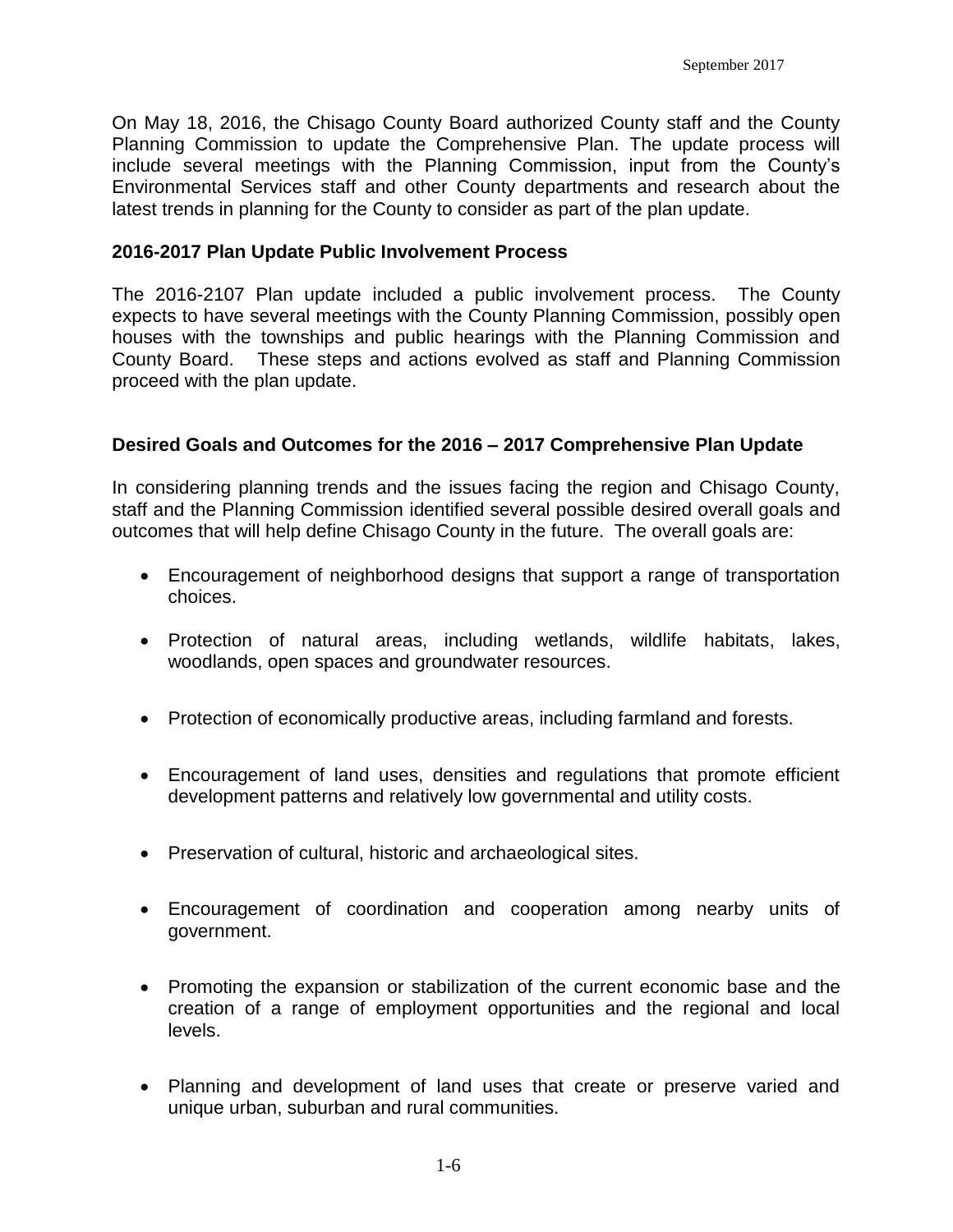The desired outcomes are stewardship, prosperity, equity, livability and sustainability. These five outcomes reinforce and support one another to produce greater benefits than any single outcome alone.

For example:

- Stewardship leads to decisions that advance prosperity, equity, livability and sustainability.
- Prosperity provides more resources to support stewardship, equity, livability and sustainability.
- Equity is crucial in creating greater prosperity and livability in the County.

Plans, policies and projects that balance the overall goals and all five outcomes will create positive change. Readers and users of this Comprehensive Plan update will find information, goals and policies throughout this document to help guide and implement each outcome. The County will make tough decisions at the intersections of these outcomes, weighing the benefits and costs of their options against the desired outcomes. The best chance for achieving positive results toward the desired goals and outcomes requires integrated approaches by the County, the cities, the townships and other local governments in Chisago County to advance a vision of a prosperous, equitable and livable County for today and for generations to come.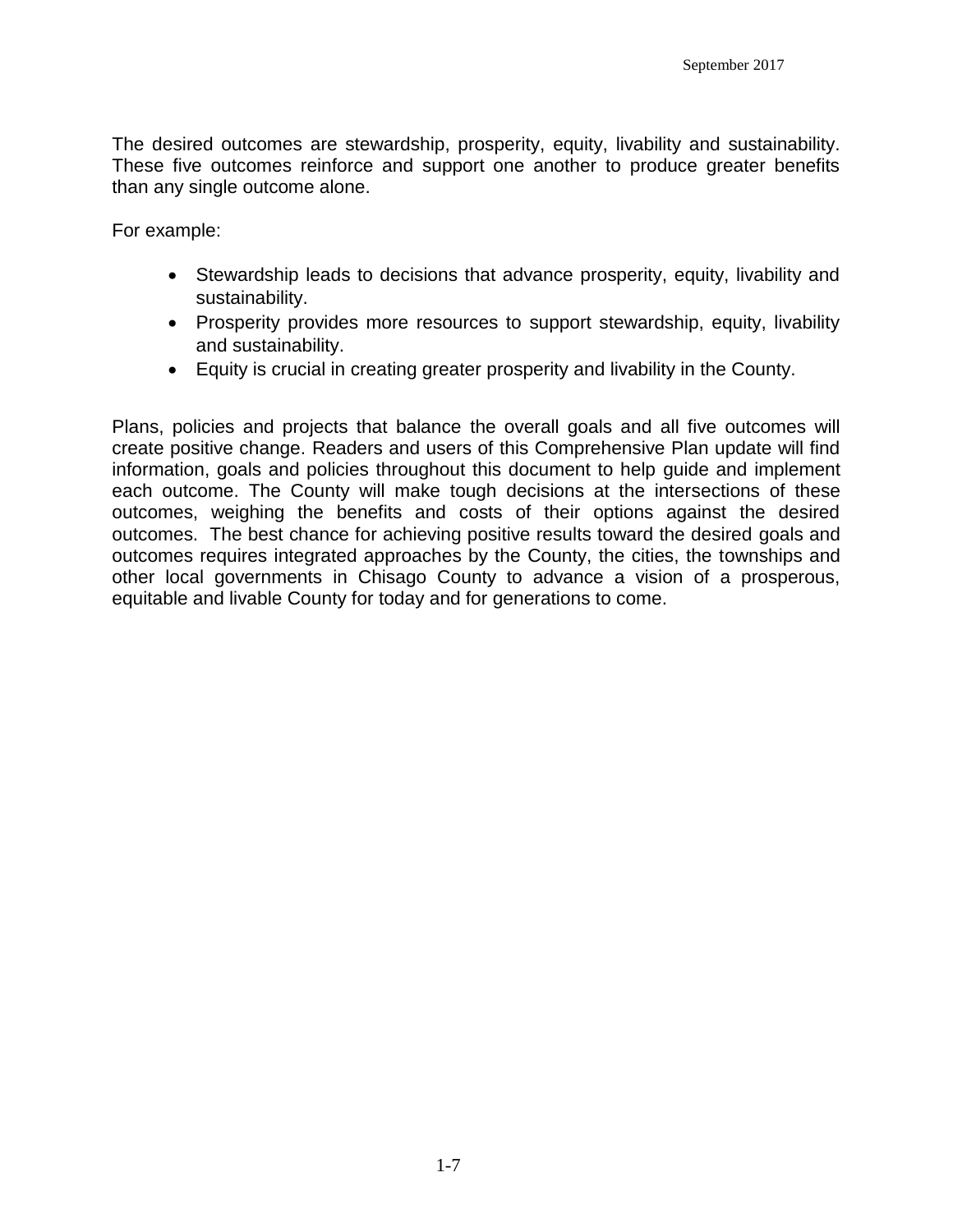#### **History**

The area now known as Chisago County was derived by early settlers from the Indian word Ki-Chi-Saga which means "fair and lovely waters". In the early 1800s, the area was a vast area of forests, lakes, wetlands, and prairies. The Chippewa people were the primary residents. However, in accordance with an 1837 treaty, the Chippewa moved out of the area and an influx of European-American settlers arrived. Chisago County was organized in 1851. Logging became the key industry in the area. Sawmills developed in Taylors Falls, Sunrise, and Kost, but by 1914, most of the forests had been cleared and the logging industry declined. Agriculture then became the dominant industry.

Today, agriculture is still an important land use in the county, but the county is rapidly changing. According to the County Assessor's Office, there were 106,546 acres of land in the County (about 37 percent) used for agricultural purposes in 2016. Chisago County is one of the fastest growing non-metropolitan counties in Minnesota, in part, because of its proximity and accessibility to the Minneapolis/Saint Paul metropolitan area and, in part, because of the attraction of its abundant natural amenities. While much has changed over the years, Chisago County is still known for its natural amenities – its rivers, lakes, wetlands, open spaces and forests. One goal of this Comprehensive Plan is to help guide the County in preserving and enhancing the natural amenities that have historically been important, and will continue to be important, to the residents of the county.

Sieur duLuth, a French Canadian, was the first known white man to enter Chisago County in his travels down the St. Croix River in 1679. During the next one hundred years the French and English established trading posts at what are now known as Taylors Falls and Sunrise.

The 1837 treaty in which the Ojibway and Dakota Indians ceded all lands between the St. Croix and Mississippi Rivers opened the Chisago County area to settlement by the white man. In 1837 as well, a man named Jesse Taylor arrived in the location that would later bear his name, Taylors Falls. The first steamboats arrived at Taylors Falls a year later in 1838.

During the remaining decades of the 20<sup>th</sup> century, logging became the key industry in the Chisago County area. There were mills in Taylors Falls, Sunrise and Kost. Transporting the logs down the St. Croix River to the mills caused navigational difficulty with the steamboats coming up river, as well as causing erosion to the banks of the rivers and numerous logjams. Nevers Dam, the largest wooden dam ever built, began operation in 1890 and controlled the flow of logs down the river until 1912.

In 1848, the Chisago Lakes Area (Chisago City, Lindstrom and Center City) was surveyed for the federal government. The County was officially founded in 1851, and Taylors Falls became the first county seat. The first mail delivery to Taylors Falls took place in 1851.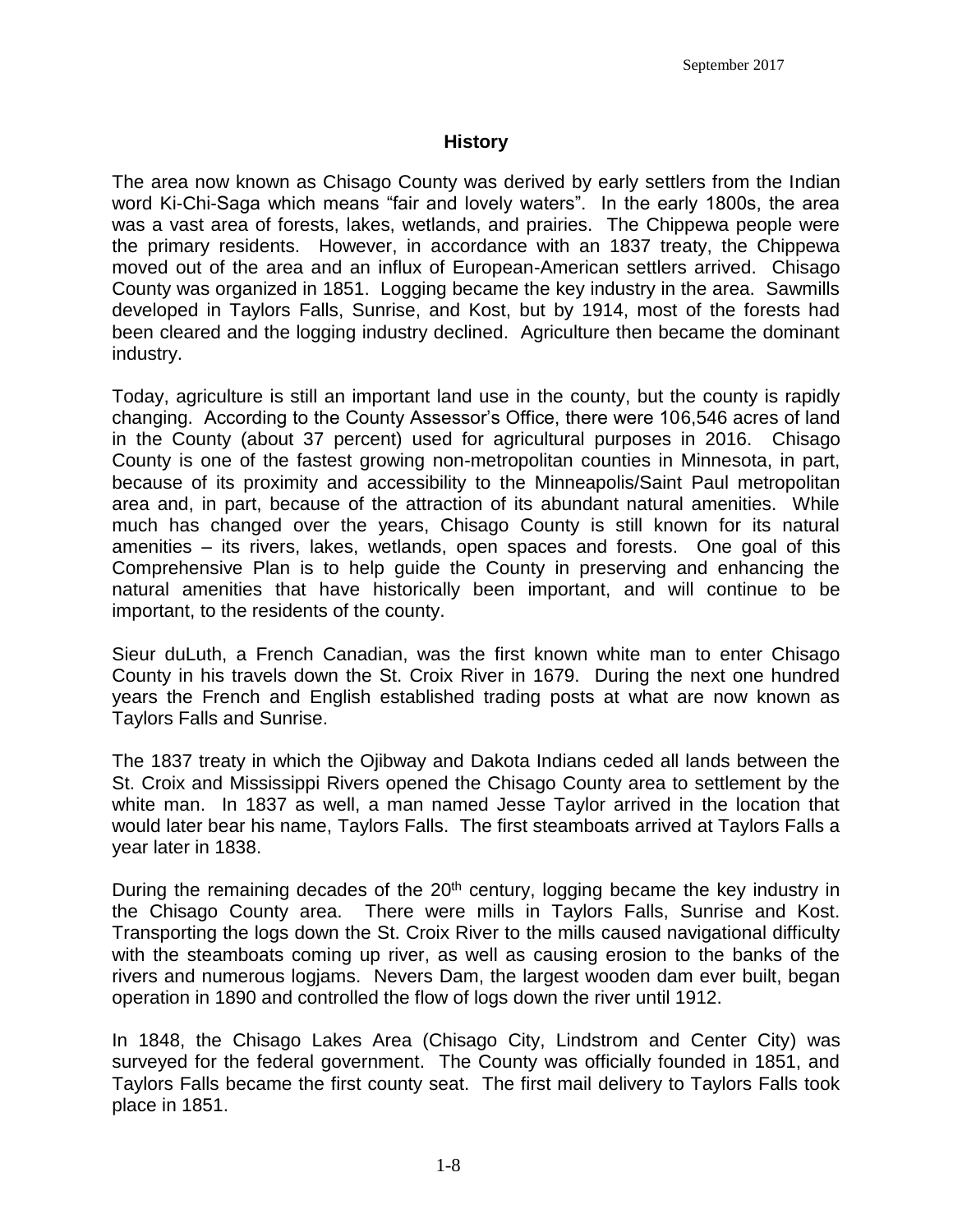In 1853, the road from Stillwater to Taylors Falls was completed, and a stage run opened. The first bridge to cross the St. Croix River was completed at Taylors Falls in 1856. Ferryboats crossed the St. Croix River at Sunrise and Rush City. In 1868, the military road, which traversed the entire County from north to south, was opened. Railroads followed as an important method of transportation. The St. Paul-Duluth Railroad, which crossed the County from north to south, was completed in 1870.

In 1865, the County seat was moved from Taylors Falls to Chisago City. It was later moved to Center City in 1875, and a courthouse was built. Although the County seat remains in Center City, two subsequent votes to move it have failed – in 1899 to move to North Branch, and in 1989 to move to Branch.

Although there were at one time 39 school districts in the County, today there are only seven. Agriculture was, and still is to a large degree, a prime industry in the County, with livestock, row crops, vegetables and turf being the primary activities. One of the largest potato equipment manufacturers of its time, the Splittstoeser Company, was based in North Branch. Many creameries were opened in the County to serve the dairy herds. Today, beef cattle have replaced many of the dairy herds. By 2007, the State of Minnesota reported that the largest employing industries in the County were health care and social assistance, manufacturing, retail trade, educational services, food services and public administration.

The Swedes and other Scandinavian ethnic groups are the most well-known settlers in Chisago County; however, the Germans, Irish, French, English and other groups helped to develop the County as well.

#### **Regional Context**

Chisago County is in east-central Minnesota on the Wisconsin border. It is roughly 35 miles north of the Minneapolis/Saint Paul metropolitan area, about 115 miles south of Duluth and about 58 miles east of St. Cloud. The county is well served and accessed by several major highways. Interstate Highway 35 runs north-south through the western portion of the county, US Highway 8 runs east-west through the southern portion of the county and Minnesota State Highway 95 runs east-west through the center of the county. Most of the existing development in the county is along these highway corridors and is within one-hour commute (or a day trip) of the metropolitan area.

The population of the county is expected to grow, in part, because of the proximity of the county to the metropolitan area. The county attracts residents who work in the metropolitan area, but who seek the quality of life that the county offers. The county also attracts tourists (many of whom are from the metropolitan area) who visit the county to enjoy its scenery and recreation opportunities. In particular, Wild River State Park, Interstate State Park, the Saint Croix River, Chengwatana State Forest, Carlos Avery Wildlife Management Area, and the 40 lakes attract many recreation enthusiasts to the county. Although Chisago County is a rural county, its proximity to the metropolitan area and its natural amenities contribute to its significance in the region.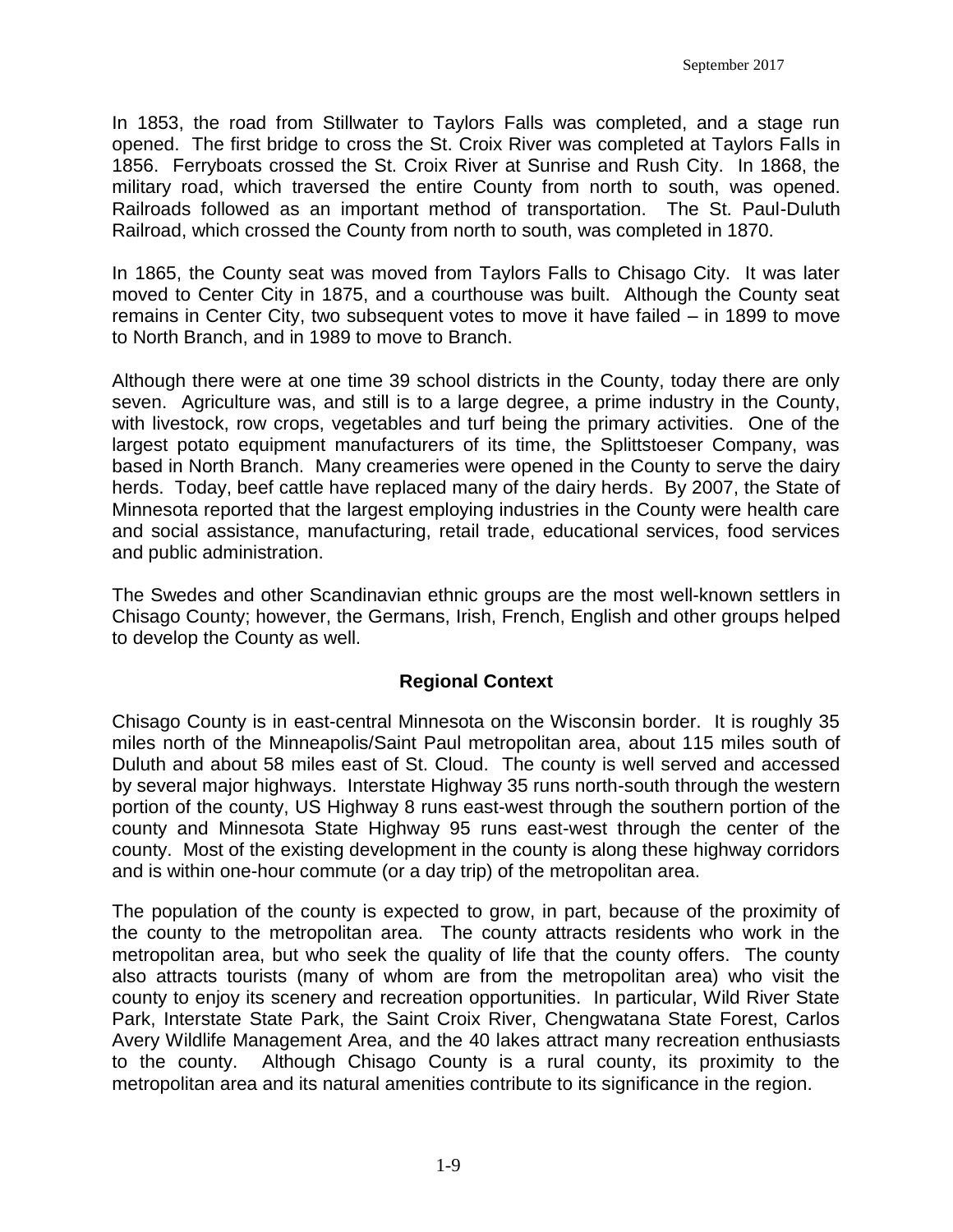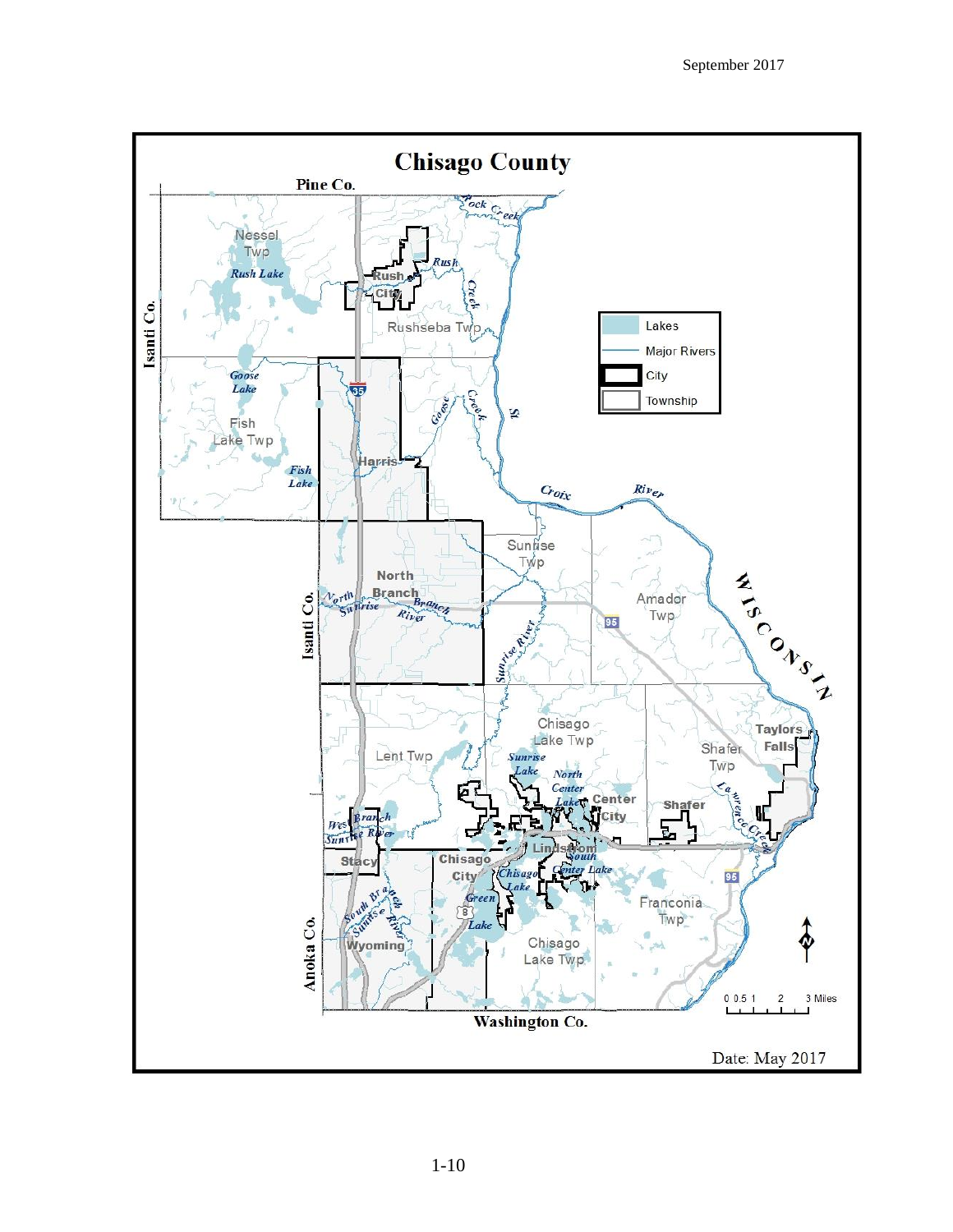#### **Demographic Analysis**

Not only is it important to know how many people live in Chisago County, but it is also important to know key characteristics of the population and the households in the county as well. For example, their age, household status, employment status, and where they live in the county. It is also important to look at future projections of population and households to determine what impacts may occur. This section briefly describes population and household characteristics of the county.

#### **Historical Population Patterns**

There are three significant periods related to population growth in Chisago County: 1) 1850 to 1900, 2) 1900 to 1960, and 3) 1970 to the present. From 1850 to 1900, the population of the County grew 87%. This tremendous growth relates to an influx of European-American settlers and to the growth of the logging industry in the area.

By the early 1900s, most of the forests in the county had been cleared, sawmills began to close, and lumberjacks left the county for other employment opportunities. Also, farming practices significantly changed during the 1900s. Advances in farm machinery required fewer people to farm larger areas. As a result, from 1900 to 1960, the population of Chisago County declined by 1%.

From 1970 to 2000, the population of Chisago County increased by 135%. Several factors contributed to this growth. Improvements in the transportation system allowed cities along Interstate Highway 35 and U.S. Highway 8 to have easy access to a greater area. Consequently, businesses and industries prospered in these areas. In addition, people seeking a rural lifestyle moved to the county from the Twin Cities metropolitan area. Many of these people were attracted to the natural and rural amenities of the county. Due to the relatively easy commute to the Twin Cities area, many of these people were able to live in the county, but work in the metropolitan area. In essence, the natural resources that attracted European-American settlers to the county in the 1800s also attracted residents in the 1960s and continue to attract residents and visitors today.

The U.S. Census shows that in the year 2000, Chisago County had a population of 41,101. This is an increase of 35% from the 1990 population of 30,521 and an increase of 60% from the 1980 population of 25,717 as shown in the table below. By 2010, the Census showed 53,887 residents in Chisago County – a 79 percent increase over the 1990 population of 30,151. The US Census estimated the County's population at 54,293 in 2015. In recent years, Chisago County has been one of the fastest growing counties in the State. For example, according to the State Demographic Center, Chisago County was the fifth-fastest growing county in the state for the years 2000 to 2014 (with a population increase of 12,924 – a population increase of 31.4 percent). Most of this growth has occurred in the cities along Interstate 35 and along Highway 8.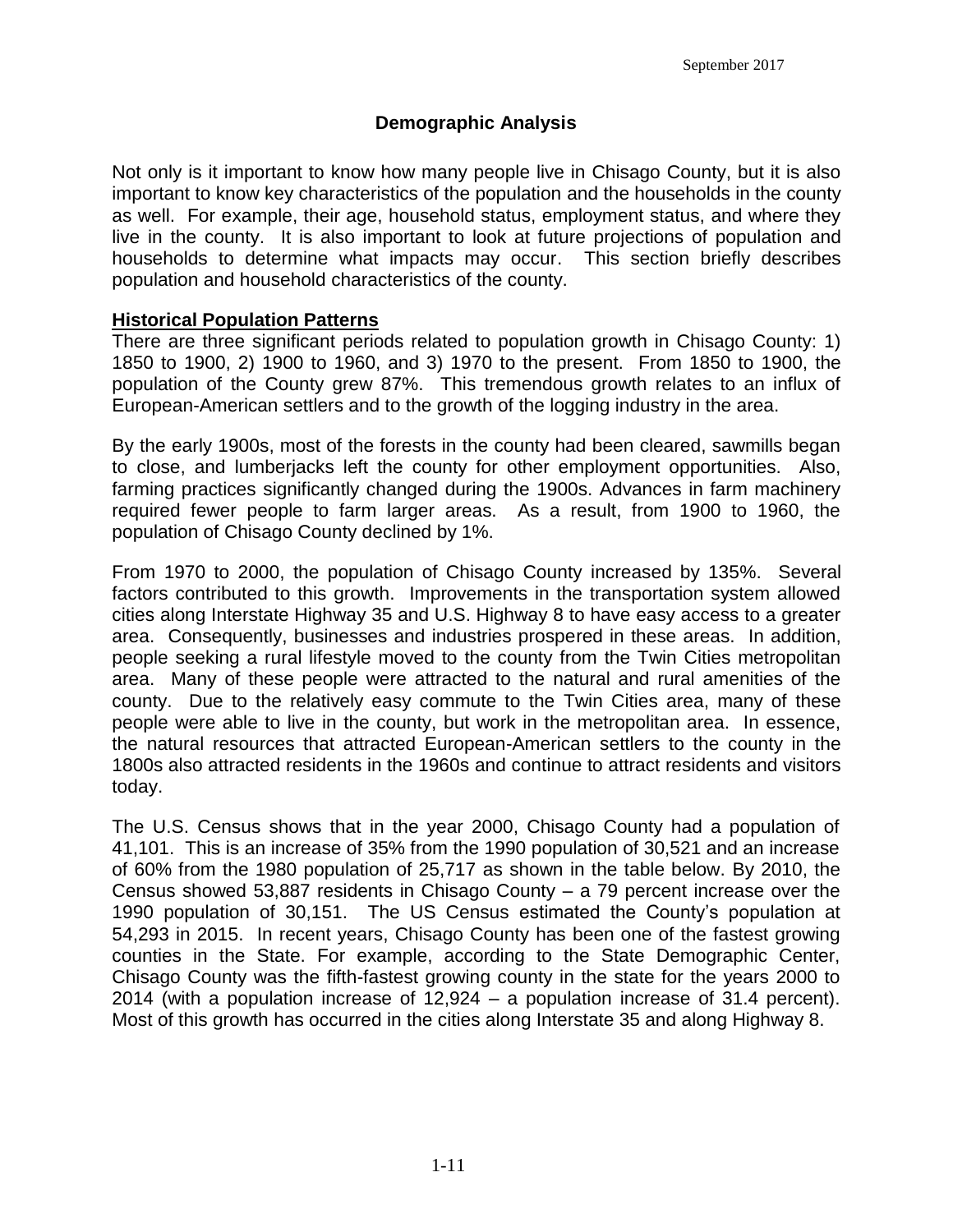#### **Chisago County Historical Population**

| 1970   | 1980            | 1990 | 2000   | 2010   | $%$ Change<br>1970-1980 | % Change<br>1980-1990 | % Change<br>1990-2000 | % Change<br>1970-2000 |
|--------|-----------------|------|--------|--------|-------------------------|-----------------------|-----------------------|-----------------------|
| 17.492 | 25.717   30.521 |      | 41.101 | 53.887 | 4                       | 19                    | 35                    | 135                   |

Source: U.S. Census 1970, 1980, 1990, 2000 & 2010

#### **Population Projections**

In recent years, Chisago County was one of the fastest growing non-metropolitan area counties in the State. It is projected by the State Demographer that between the years 2000 – 2030, Chisago County will be the 4th fastest growing county in the State. The County's proximity and accessibility to the Twin Cities Metropolitan Area and its natural amenities are two factors that are greatly influencing this growth. There are expected to be increased pressures for more growth in the County in the next 10-20 years, as people continue to view larger lots in the rural areas as an attractive alternative to suburban development.

The State's population projections through 2040 show Chisago County as the fourth fastest growing county in the state with Chisago County projections showing a population of 63,671 in 2020 (a 18.2% increase from 2010-2020), a population of 68,071 in 2030 (a 26.3% increase from the 2010 Census population) and a population of 70,610 in 2040 (a 31% increase from 2010-2040).

|          |             |        |        |        |           |           | % Change |           |
|----------|-------------|--------|--------|--------|-----------|-----------|----------|-----------|
| 2010     | 2016        |        |        |        | % Change  | % Change  | $2010 -$ | % Change  |
| (Actual) | (Estimated) | 2020   | 2030   | 2040   | 2010-2020 | 2010-2030 | 2040     | 2000-2030 |
| 53,887   | 54.766      | 63,671 | 68,071 | 70,610 | 18.2      | 26.3      | 31       | 69        |

#### **Chisago County Population - Estimations and Projections**

Sources: US Census and Minnesota State Demographic Center

Before the 2000 U.S. Census data was released, the State Demographic Office estimated the population of Chisago County was 39,860 in the year 2000. As discussed above, the U.S. Census shows that the 2000 population was actually 41,101 the 2010 population for Chisago County was 53,887 and they estimated the County's population at 54,293 in 2015. Consequently, the State's population estimate for 2000 was conservative and it follows that its population projections are likely conservative. Therefore, the following population projections from the State are conservative and should likely be adjusted upward.

If it is assumed that the population growth rate will be the same between the years 2000 and 2020 as it was between 1980 and 2000, then using a 60% increase per 20-year period, it could be assumed that the population of Chisago County would be roughly 68,500 in the year 2020. Or using a 30% increase per 10-year period (90% in 30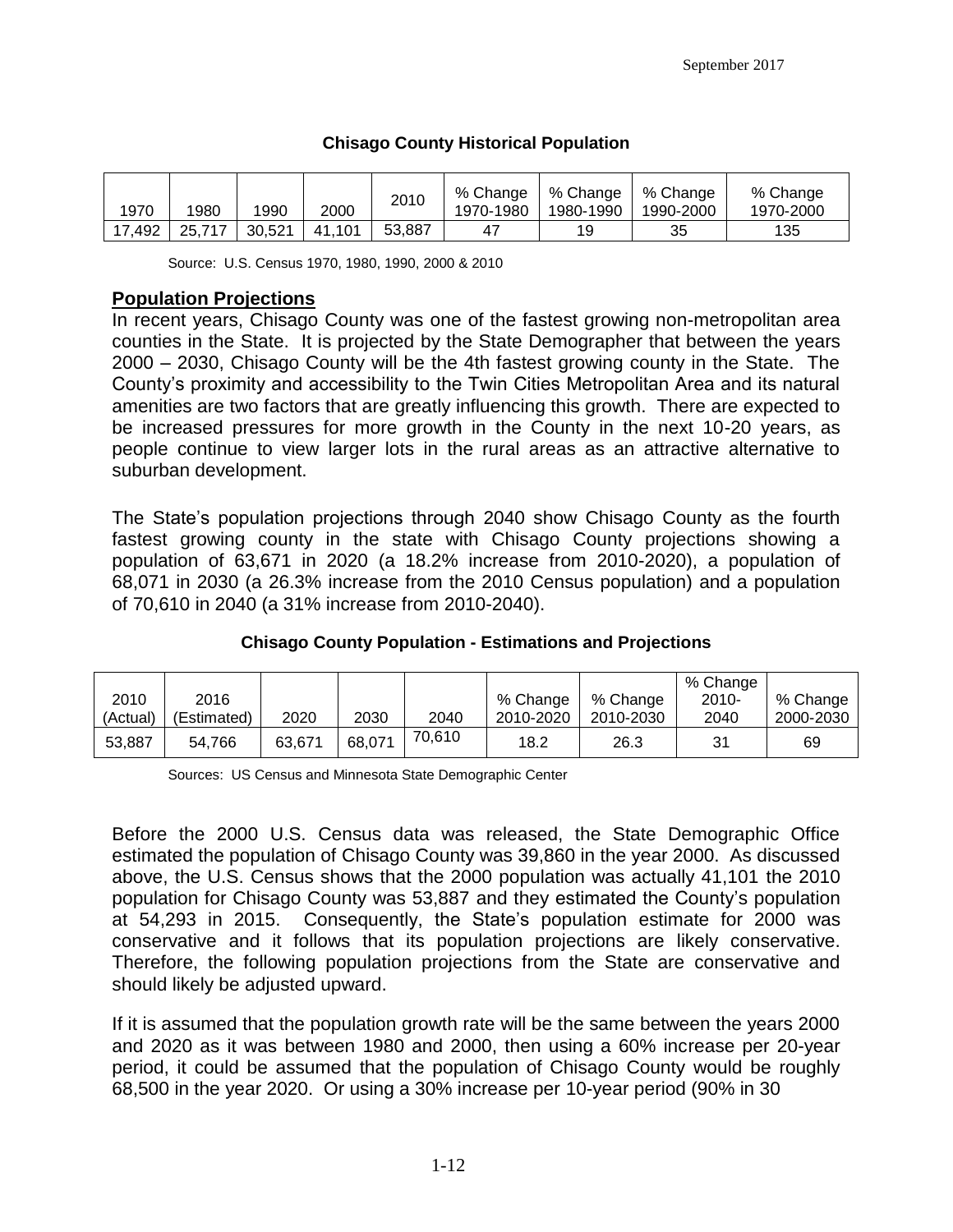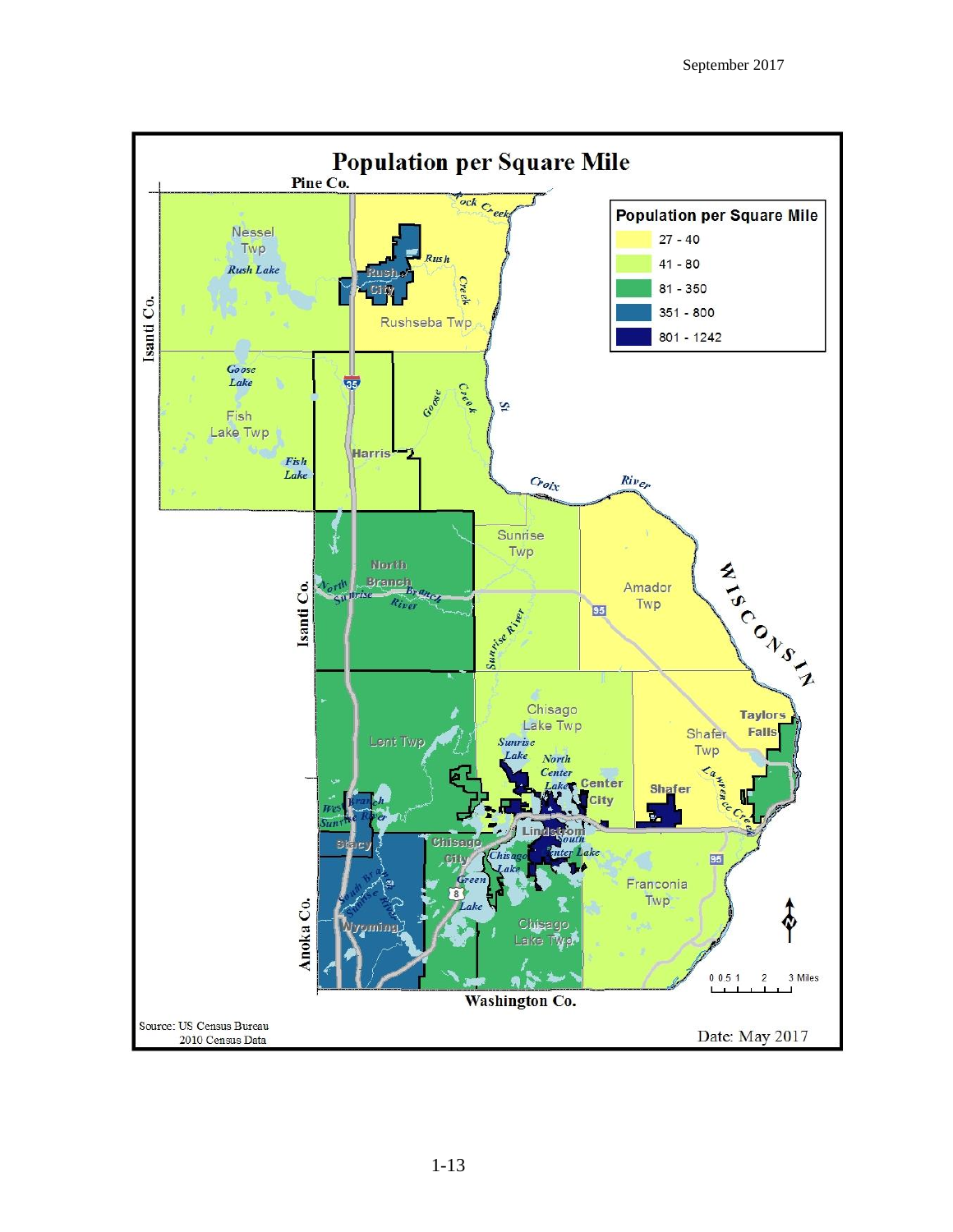years), it could be assumed the population of Chisago County will be roughly 78,092 in 2030. (Note: The increase from 1970 to 2000 was actually over 135%).

This growth may affect the County in several ways: 1) pressure to develop in the rural and natural areas will likely increase, 2) infrastructure needs (new construction and maintenance) will likely increase significantly, 3) pressure to provide more urban amenities will likely increase and 4) the need for additional recreation opportunities and related services will likely increase.



**Historical Population & Projected Population**

#### **Age Composition**

The State Demographic Office's projections show the population across the state will be older, largely to the continued aging of the baby boom generation. The projections also show a more modest growth in the younger age groups. The tables below show the age composition for Chisago County. As indicated by the data in the tables, the greatest increase in percentages from 2015 to 2030 is projected by the State to be in the 65 to 74 age group.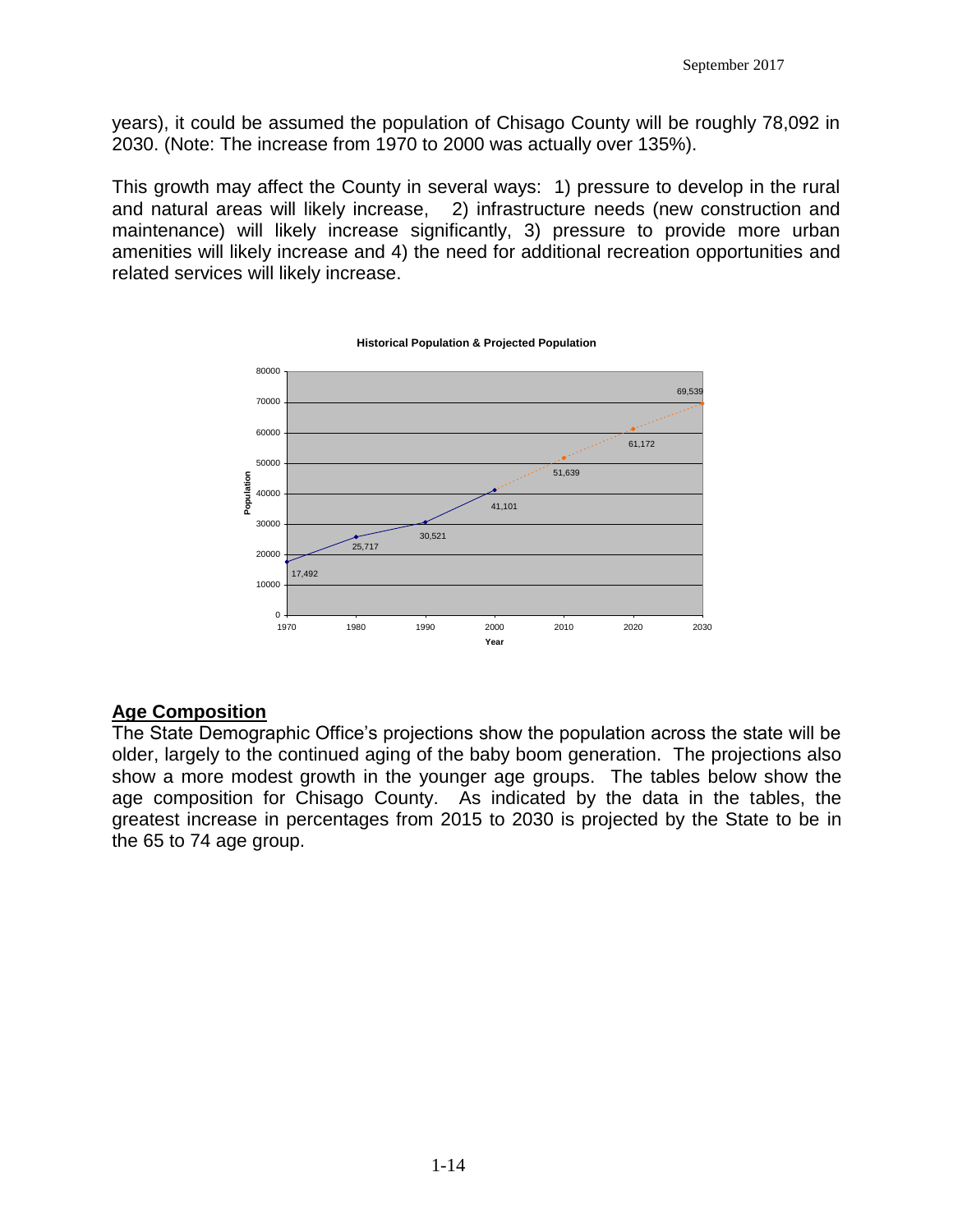| Age             | Number | Percent |
|-----------------|--------|---------|
| Under 5 years   | 3,466  | 5.7     |
| 5 to 9 years    | 3,505  | 5.8     |
| 10 to 14 years  | 4,534  | 7.5     |
| 15 to 19 years  | 4,728  | 7.8     |
| 20 to 24 years  | 3,331  | $5.5\,$ |
| 25 to 34 years  | 6842   | 11.3    |
| 35 to 44 years  | 7,910  | 13.1    |
| 45 to 54 years  | 9,899  | 16.4    |
| 55 to 59 years  | 4,352  | 7.1     |
| 60 to 64 years  | 3,423  | 5.7     |
| 65 to 74 years  | 4,987  | 8.2     |
| 75 to 84 years  | 2,691  | 4.4     |
| 85 yrs and over | 850    | 1.4     |

#### **2015 Age Composition 2030 Age Composition**

| Age             | Number | Percent |
|-----------------|--------|---------|
| Under 5 years   | 4,016  | 5.9     |
| 5 to 9 years    | 3,812  | 5.6     |
| 10 to 14 years  | 3,561  | 5.2     |
| 15 to 19 years  | 3936   | 5.8     |
| 20 to 24 years  | 3,186  | 4.9     |
| 25 to 34 years  | 8,775  | 12.9    |
| 35 to 44 years  | 7,361  | 10.8    |
| 45 to 54 years  | 7,511  | 11.3    |
| 55 to 59 years  | 4,288  | 6.3     |
| 60 to 64 years  | 4,541  | 6.8     |
| 65 to 74 years  | 9,403  | 13.8    |
| 75 to 84 years  | 6,089  | 8.9     |
| 85 yrs and over | 1,592  | 2.3     |

Source: MN State

Demographer

Source: MN State Demographer

#### **Chisago County Population Overview**

| Year | <b>Total County</b><br>Population | 65+ County<br>Population | County Percent<br>$65+$ | <b>State</b><br>Percent<br>$65+$ |
|------|-----------------------------------|--------------------------|-------------------------|----------------------------------|
| 2000 | 41,101                            | 4,047                    | 9.85                    | 12.08                            |
| 2010 | 53,887                            | 6,247                    | 11.6                    | 12.88                            |
| 2016 | 54,766                            | 7,546                    | 13.9                    | 14.0                             |
| 2020 | 63,671                            | 10,882                   | 17.1                    | 15.94                            |
| 2030 | 68,071                            | 17,084                   | 25.1                    | 20.63                            |
| 2040 | 70,610                            | 20,471                   | 29.0                    | 22.10                            |

Sources: US Census and Minnesota State Demographer's Office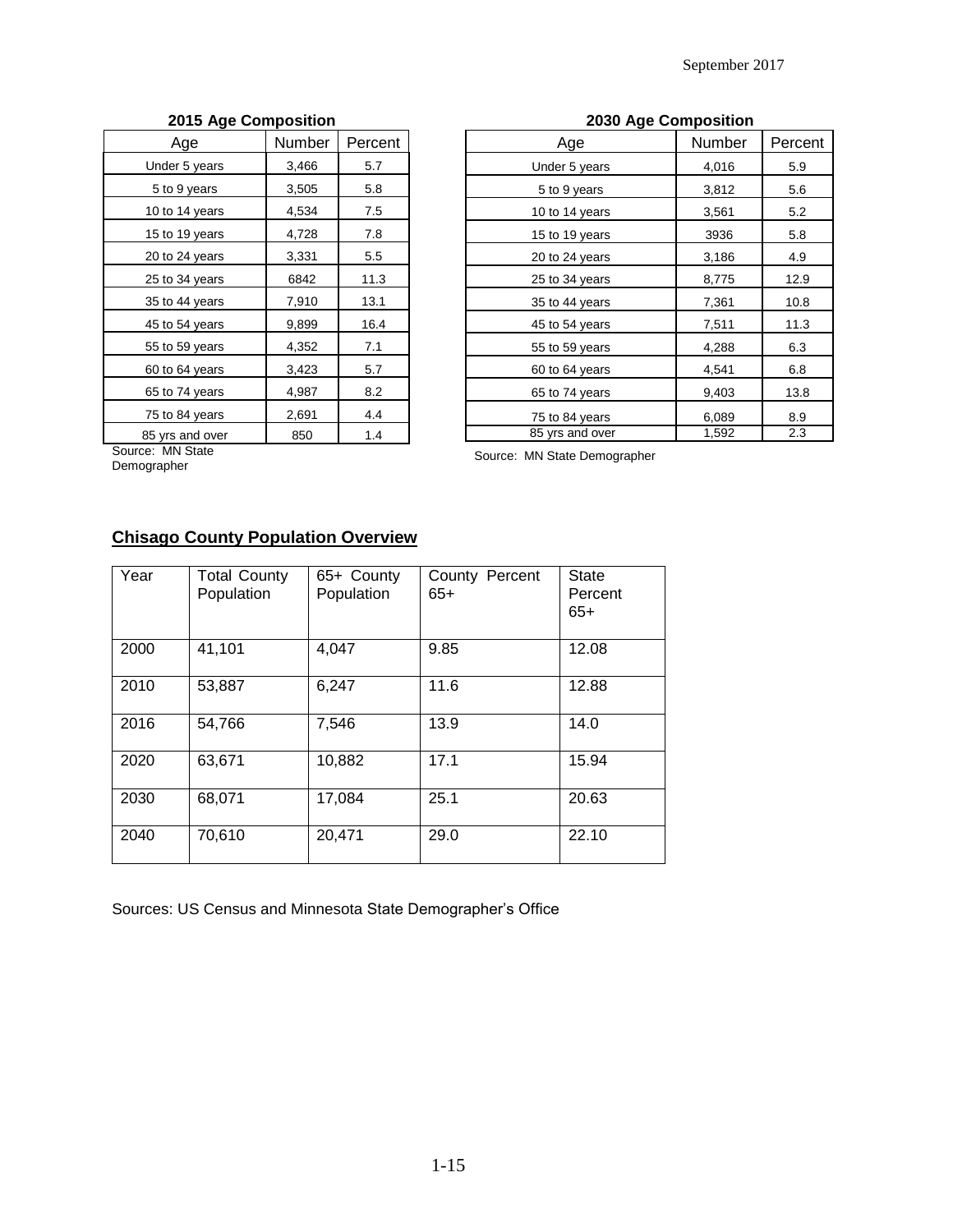#### **Demographic Considerations for Long-Range and Strategic Planning**

The Minnesota State Demographic Center published a report in March 2016 titled "Demographic Considerations for Long-Range and Strategic Planning." This report outlined demographic trends and several issues and considerations for policy makers to consider as part of budgeting and long-term planning for the State. Many of the topics and considerations in this report are applicable to Chisago County as follows:

Demographic trends over the next several decades will exert unique pressures that will transform the landscape for local, county and state governments. This report identifies three major demographic trends for policy makers and leaders to consider as they continue their work in strategic and long-range planning. Those three trends –

- Population aging,
- Shifts in the labor force, and
- Growing racial and ethnic diversity

will change both the work and the workforce in Minnesota.

The demographic shifts will settle in over the next several decades with the resulting compositional differences in the State's society and workforce will be long lasting. In particular, Minnesota's population and workforce will be older for decades to come and more racially and ethnically diverse.

#### **Population Aging**

In the coming decades, Minnesota's population and its workforce will become increasing older and the as a result the labor force will dramatically slow its growth. Minnesota is now on the cusp of an era in which its older adult population (ages 65 plus) will surge to a figure that is several times larger than what Minnesota experienced just half a century ago. The growth in the older adult population is due to the large Baby Boomer generation entering the 65 plus age group as well as lengthening life spans. While the transition of the Baby Boomers into their later years will be a one-time event, it will usher in a more sustained shift from a younger to an older age structure. Barring major unforeseen events, Minnesota's (and Chisago County's) older age structure will remain for the duration of the 21<sup>st</sup> Century.

For example, from 1980 through 2010, the 65+ group in Minnesota consistently accounted for 12-13 percent of the total population. However, this share in Minnesota is expected to rise to 17 percent in 2020 and to 21 percent by 2030. In other words, one in five Minnesotan will be an older adult by 2030. For Chisago County, the State estimates that 25.1 percent of the population (1 in 4) in 2030 will be aged 65 plus. This percentage (25.1) of the county population as seniors is larger than is projected for the State (21 percent) as a whole. A population that is considerably older on balance will have implications for demands on public programs and services, urban planning,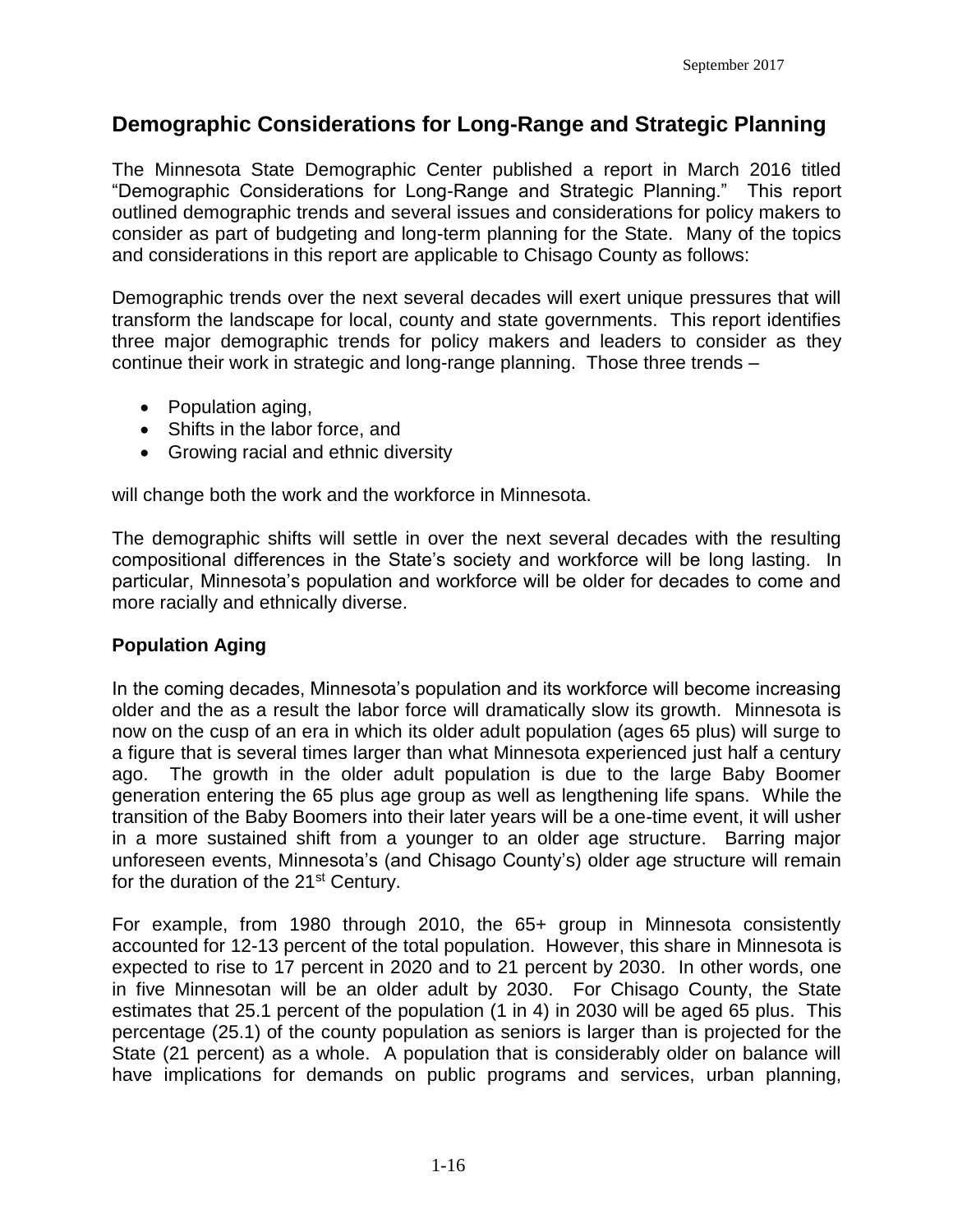housing stock, health care, economic purchasing programs and a range of other areas relevant to State (and County) leaders and policy makers.

An increasing number and share of users of State (and County) services and programs will be older adults. Public service providers will need to consider not only what service are provided, but also how they are delivered. For example, customers and clients will expect government agencies to attentive to font size on websites and print forms, to accessibility issues and other strategies to better serve older adults. Soliciting feedback and program design suggestions from older adult users can help to identify areas in need of improvement or modification.

The public programs that serve older Minnesotans are certain to experience direct impacts of population aging. Older adults' enrollment in long-term care service under Medical Assistance (MA, Minnesota's Medicaid program for those with low incomes and/or disabilities) will swell considerably as the Baby Boomers enter the later years of their lives, during which many will require long-term care. While family and friends provide the majority of long-term care when illness or disability is more than they can manage or an individual does not have a personal care network that is nearby, individuals look to community-based programs, home care agencies, assisted living facilities and nursing homes to provide long-term care services. Minnesotans become eligible for MA's long-term care services only if they have very limited income and assets, or after spending down most of their resources paying for health and long-term care.

Population aging is not just a short-term phenomenon to weathered; rather, there is a shift toward an older society that will be the reality for Minnesota well into the foreseeable future. Thus the demographically driven budget pressures that will play out over the next 15 to 30 years will require budgeting changes that realign with Minnesota's new age structure. By staying attuned to this population-aging phenomenon, policy-makers and program managers will be well to anticipate changes and make adjustments. Examples of anticipated changes include:

- Programs that serve all ages, such as SNAP (Supplemental Nutrition Assistance Program), should anticipate a rising share of its enrollees to be older adults as the population distribution shifts. (This is a county administered, federal program that assists low-income people to buy food and better meet their nutritional needs).
- Greater attention will need to be paid to the changing preferences and needs of individuals as they age in the broad spheres of housing and transportation options (including the availability of public transit).
- Proper staffing of the medical and caregiving workforce will be a priority, as more older adults will be managing chronic illnesses and/or disabilities that require caregiver assistance, including dementia.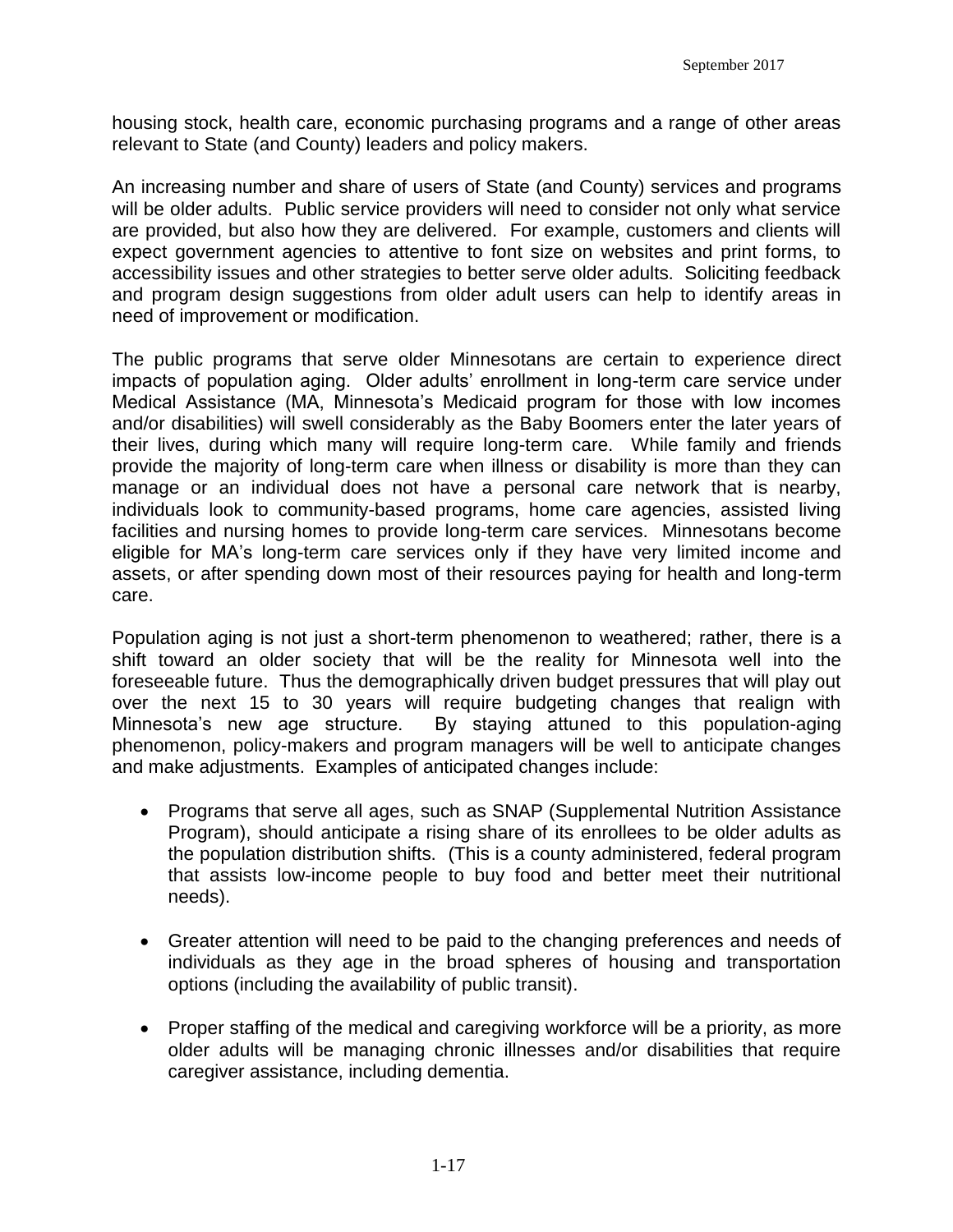While there are many areas that require careful thinking and planning for the impacts of an aging population, it also is understood that older adults are vital assets to their families and communities. As much as possible, older adults should be enlisted to help shape the design of aging service at the state and local levels. Furthermore, Minnesota's older adults exhibit very high level of volunteerism, and state and local leaders should be aware of this large amount of human capital that may be enlisted to help meet and array of State and local needs. Older adults may be willing to mentor younger workers, serve on task forces and citizen panels or commissions or otherwise make positive impacts aligned with the State's (and County's) goals.

#### **Goal: Enlist older adults to help with programs and services offered by Chisago County.**

#### **Policies**:

- 1. The County will actively enlist older adults to help design services for the aging offered by Chisago County.
- 2. The County will actively enlist older adults to live, especially summers, in Chisago County.
- 3. The County will actively encourage older adults to volunteer on task forces, citizen panels and on commissions.
- 4. The County will encourage older adults to mentor younger workers.

#### **Racial and Ethnic Diversity**

It is expected that Asian, Black and Hispanic and multiracial Minnesotans will continue to grow most rapidly in the coming decades. As Minnesota's population grows more diverse in terms of race, ethnicity, culture and language in the decades to come, it is important to emphasize the necessity of continued training in cultural competency and equity work among the State workforce, both as it serves the public and relates to its own members. According to the US Census, 97.2 percent of the population of Chisago County in 2000 was white. In 2010, the percentage of County population that was white shifted to 95.8 percent. It is projected that 94.6 percent of the County population will be white in the year 2020. This would be a 2.6 percent decrease in the percentage of white population (and thus a 2.6 percent increase in the percentage of minority population) in Chisago County for the years 2000 – 2020.

#### **Conclusion**

Population aging, workforce changes and growing diversity are three major demographic trends that will shape and transform Minnesota and Chisago County in the coming decades. These trends are fundamentally related to efforts to plan for sustainable, responsible budgets and future State (and County) government and private sector workforce needs. Policymakers and leaders will need to consider these fundamental demographic changes as they conduct strategic and long-term planning. It should be noted that it is not possible to determine how future federal policies, technology, productivity gains, health advances and other developments may change the trajectory of demographic trends and programs. Supervisors and managers across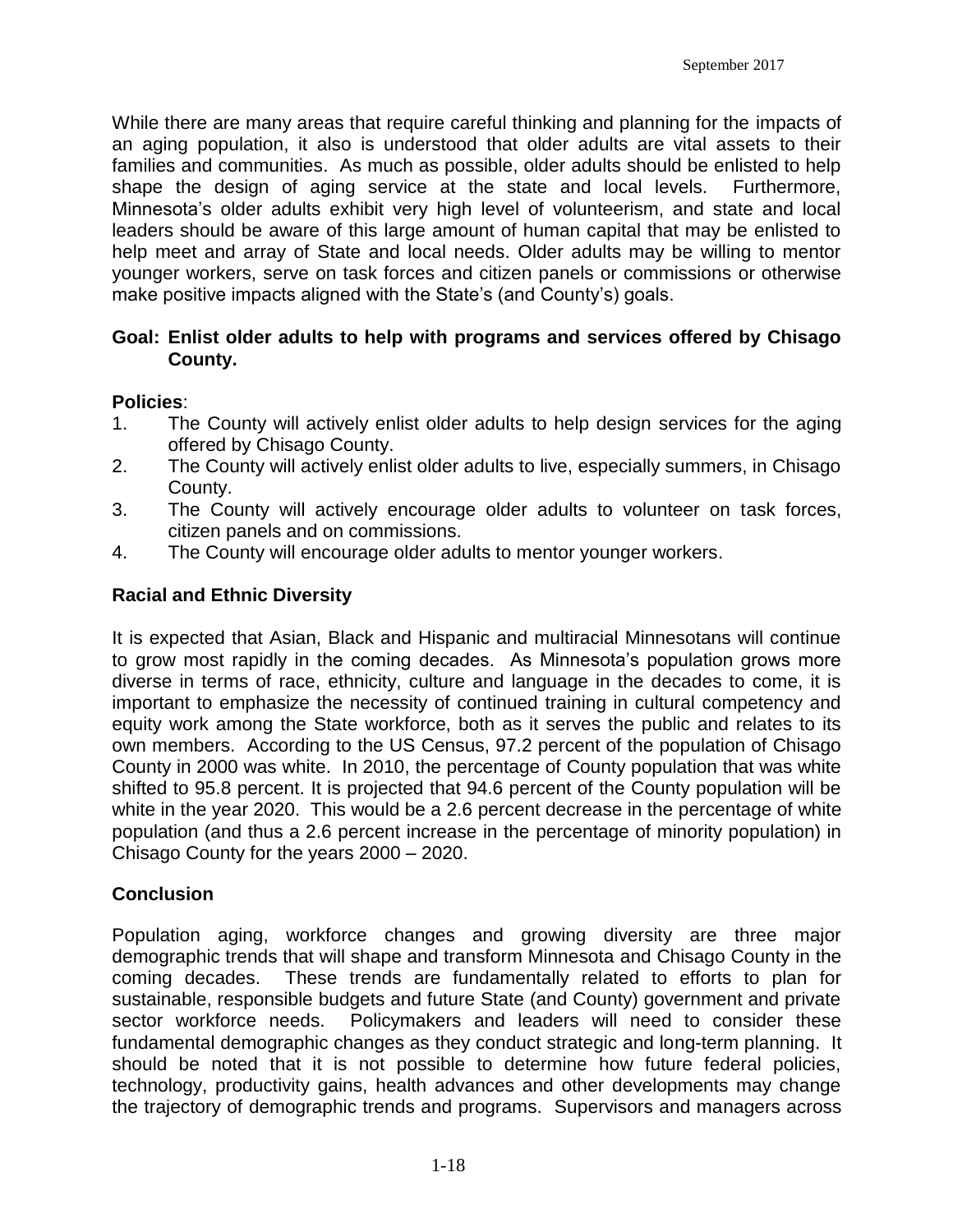State and local governments should be aware of these trends and reflect upon how this information may require changes in their respective areas of work as they proceed with their long-range and strategic planning - including the areas of land use, development and transportation systems.

#### **Households**

As the baby boom generation continues to age, the number of married couples without children living at home will grow. Another trend related to baby boom aging will be that the number of one-person households headed by a person 65 and older will grow. The number of households in Chisago County will grow faster than population mainly because the population is getting older. As the baby boomers age, more people will be living in small one-person or two-person households instead of in larger families.

The increasing number of households will be accompanied by a shift in household type. The number of married couples with children will not change much, while the number of non-family households and married couples without children will increase rapidly. These changes reflect both the aging of the population and changes in social customs and lifestyles, and they will affect all areas of the state.

As the population ages, the proportion of people in their childbearing and child-rearing years will decline. This is the major reason for the stagnant number of married couples with children. In addition, the projections assume that more of the people who have young children will be single parents or will be in a cohabiting relationship rather than marriage.

The number of single parent families has risen dramatically in recent decades. Projections from the State Demographers Office show this household type will grow, but at a rate slightly below the overall rate of household growth.

The increase in the number of elderly one-person households will continue as one of the effects of the aging Baby Boom generation. Household size will decline because the number of households is projected to grow faster than the number of people. This reflects the aging of the population and the growing prevalence of smaller types of households, such as empty nesters and one-person households.

#### *Number of Households in Chisago County – Actual and Projections*

| Year        | 2000  | 2010   | 2016   | 2020   | 2030 | 2040   |
|-------------|-------|--------|--------|--------|------|--------|
| $\tau$ otal | 4,454 | 19,470 | 20,041 | 23,560 | .620 | 28,244 |

Sources: US Census: 2000 and 2010 and Minnesota State Demographer: 2016, 2020, 2030 and 2040

The total number of households in Chisago County increased approximately 33% from 2000 to 2010 (14,454 to 19,470) and is projected to increase 42% from 2010 to 2030 (19,470 to 27,620).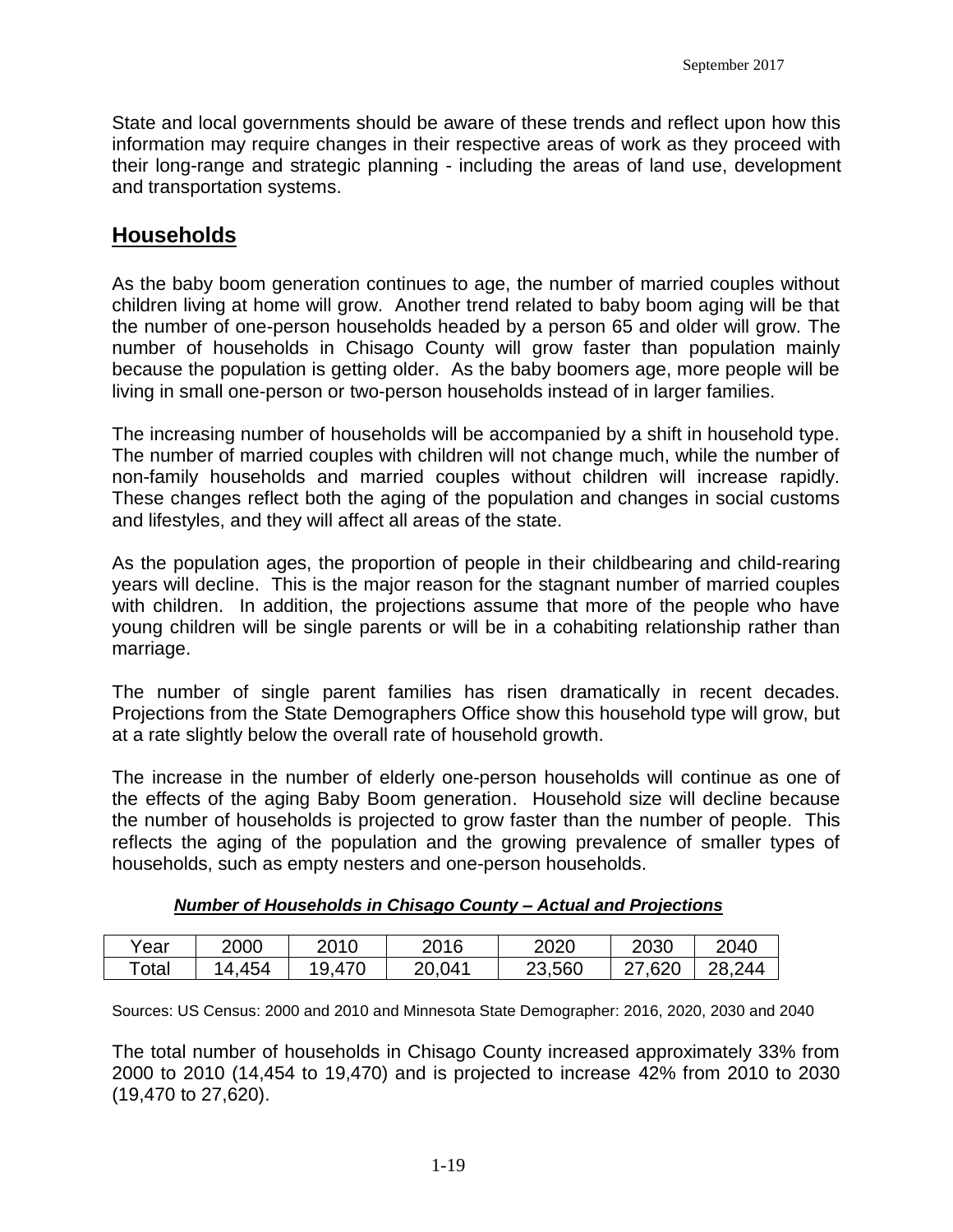The majority of households in the county in 2010 (61 percent) involved married couples with children. However, in the future a larger percentage of married couples will not have children living with them. There also will be more households with children that will have only one parent in the household. More households will involve a single person living alone or sharing a dwelling unit with other single, unrelated people. Given the trend for more single person households and smaller family sizes, it follows that household size will also decrease. The State Demographer's Office is estimating that the people per household in Chisago County will drop from 2.68 in 2010 to 2.64 in 2020 to 2.5 people per household in 2040. Therefore, because the county's population will continue to grow and household size will likely decrease, the County and area cities will need to plan accordingly to allow for development of an adequate amount and variety of housing. This in turn will affect the type and location of parks, trails, and open space in the county. This also means that Chisago County and local communities will need more recreation facilities to better meet the future needs of residents.

### **Housing Plan**

Individual housing preferences vary as each household considers factors such as access to desirable schools, proximity to jobs, the availability of transit and nearby amenities including cultural and religious institutions. People are increasingly choosing where they want to live and then looking for employment. Young creative professionals are highly mobile and can live anywhere they want. They are often choosing or prioritizing high-amenity places (including those with high-speed internet service or access to technology) that have a diverse population, natural beauty, abundant recreation and sufficient walkability that allow them to travel without an automobile and to communicate quickly and easily with clients and friends around the world.

Attracting younger talent through high-quality communities also is an investment in the future market for the housing stock. Many younger families look for more space as they have children and their lifestyle preferences change. As existing residents age out of their homes, the younger residents will be ready to move in. Businesses also place a high value on livability. Whether a large company seeking a location for an office or a talented entrepreneur looking to grow an innovative business, decision-makers want to know their employees can get to work and are happy living in the area.

Growing demographic groups that also could define new housing needs in Chisago County include:

**Seniors** – the "Silver Tsunami" of those age 65 and older – will be the fastest growing segment of the County's population. The State Demographers Office estimates that by 2030 there will be 17,084 people (25.1 percent of the population) in that age group (1 in 4 people) in the County and by 2040 the number will grow to 20,471 (29 percent of the county's population). As people age, their housing preferences tend to change. Some seniors choose to move to a condominium. Others want to age in place, close to their places of worship, friends or family members. Across these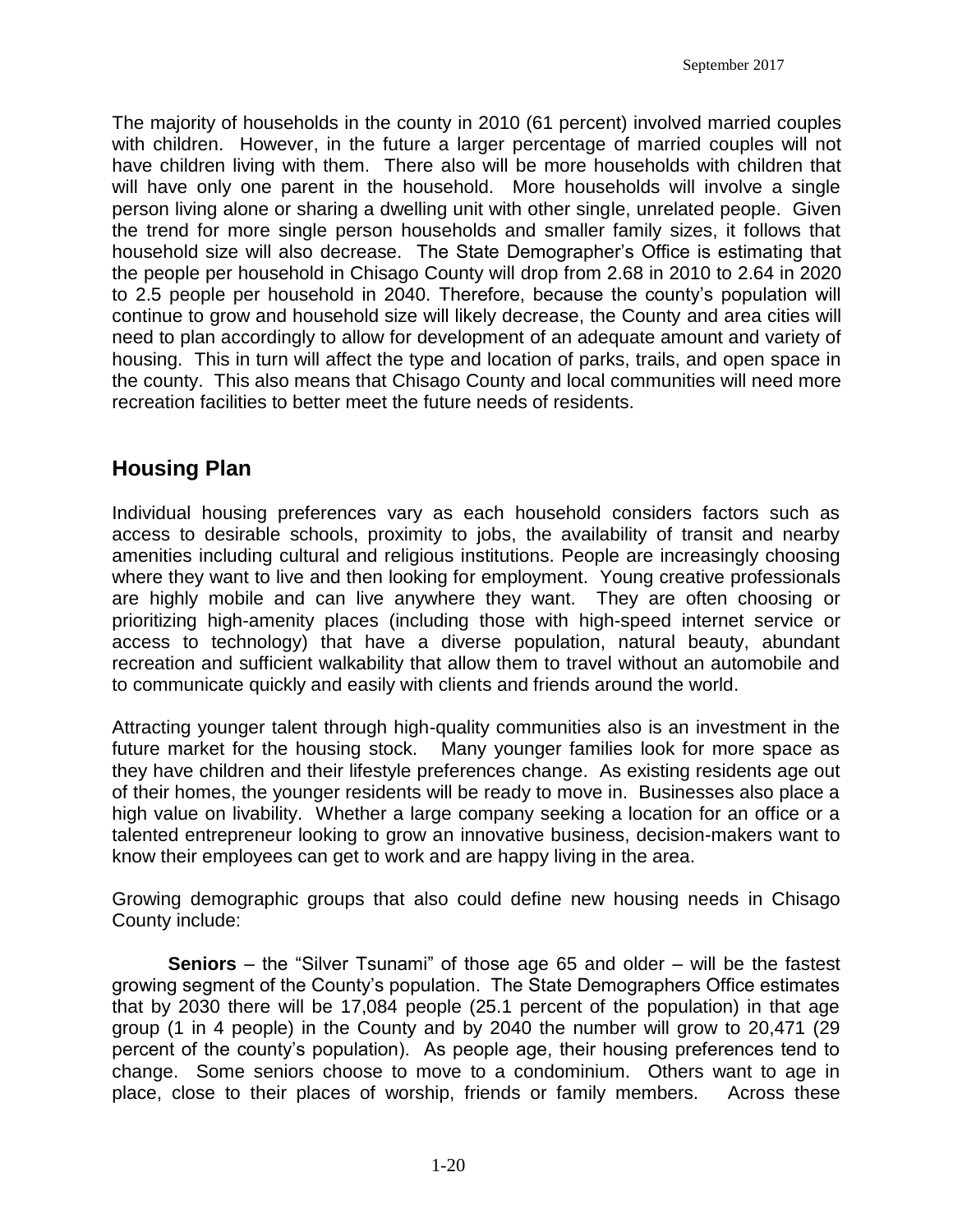locational preferences, most seniors share common interests in less household maintenance, one-level or accessible spaces and easy access to goods and services, especially health care. The County and local communities should study whether there are adequate housing choices, including age-integrated options, available for seniors to stay active, conveniently access goods and services and/or be near friends and family. To better accommodate seniors, the county and cities should consider adding zoning tools and/or change development standards to facilitate housing options to better connect this growing demographic with the locations where they desire to reside.

**The Millennial generation**, those born in the 1980's and 1990's, is a growing demographic generation and seems to have different lifestyle preferences than previous generations. Millennials tend to favor urban amenities, access to transit and bicycling options and denser and active neighborhoods rather than the auto-oriented subdivisions of their youth. Between stagnant entry-level wages, higher student loan debt and delayed marriage and child rearing, millennials are moving into homeownership at later ages than previous generations. Critical to County's future prosperity will be the availability of places to live that keep and attract these young people to Chisago County. As the millennial generation's living preferences continue to diverge from the parents' generation's, will there be living options available in Chisago County to satisfy their wants and needs, especially as they start to have children?

As Minnesota's economy grows stronger, access to safe and affordable homes builds the foundation for families and for living, working and learning in all communities. For many, renting makes sense. Young people starting out are often saddled with student debt. Seniors may not be able to afford or manage owning a home. Many do not have the savings or credit to qualify for mortgages. Workers relocating for jobs also need rental housing.

Despite recent improvements in the economy, renter incomes are still below 2000 levels in most Minnesota counties. According to the Minnesota Housing Partnership, renter incomes in Chisago County fell 24 percent from the year 2000 to 2014 while rents increased by 14 percent, after adjusting for inflation. They also noted that in 2015 about 15 percent of households in Chisago County were renters and that 85 percent of households in the County own a home.

A large majority of the housing units in Chisago County are single-family homes (approximately 80%). The number of households in the County is expected to rise 24% between the years 2015 and 2030. As of July 1, 2015, the US Census Bureau estimates there are 21,518 housing units in Chisago County. This is an increase of 346 from the 21,172 housing units the Census counted as of April 1, 2010. By 2020, Greater MSP is estimating there will be 22,240 housing units in the County – an increase of 1,068 housing units from 2010. With the projections of steady growth for the future, it is important that Chisago County be well prepared for the increased demands that will be put on the County and its resources.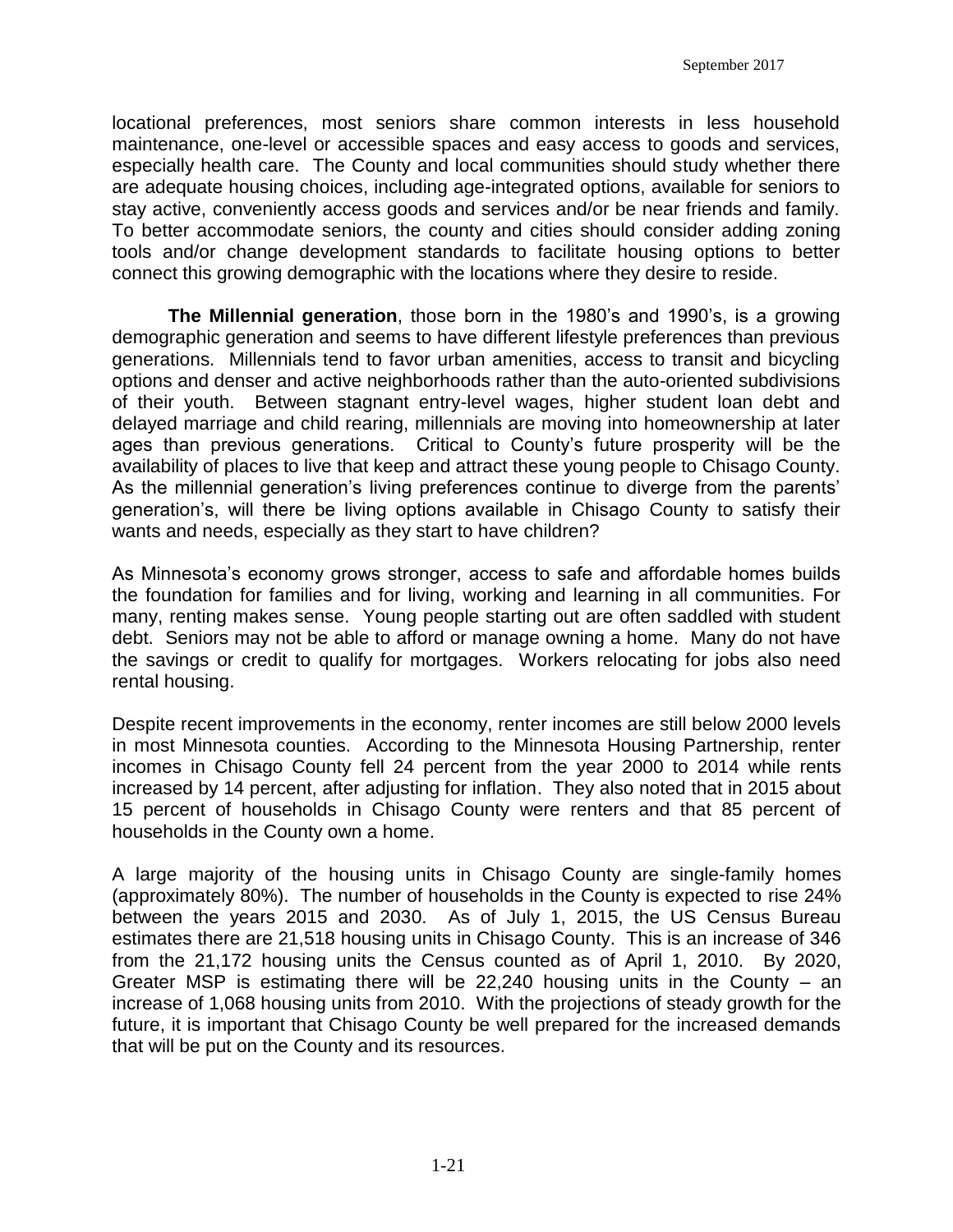An Overall Housing Study for Chisago County was prepared for the Chisago County Housing and Redevelopment Authority in September 2000. This study analyzed housing needs and conditions for the County. The multiple goals of the study included:

- 1. Evaluating the need for additional rental housing in Chisago County.
- 2. Providing an analysis of the current housing stock and inventory.
- 3. Determining gaps and unmet needs.
- 4. Examining future housing trends and predictions that Chisago County can expect to address in the coming years.
- 5. Providing a summary of existing resources for housing and resource providers.
- 6. Supplying recommendations for new single-family and multi-family housing.

The study divided the county into seven geographic regions. By reviewing the employment conditions, population characteristics and projections, household characteristics and projections and existing housing, the study then recommended the market need of housing (number and types) in each demographic area. Those recommendations are detailed in the document "Overall Housing Study for Chisago County" published in September 2000.

The housing study is to be considered a part of this Comprehensive Plan but will remain as a separate document. Because this housing study's projections and recommendations were based on a time period up to 2004, the County HRA-EDA will be doing a new housing study for the County in 2017-2018.

In the Spring of 2017, the County HRA-EDA prepared an RFP requesting a Comprehensive Housing Study and Needs Analysis of Chisago County. As noted in the RFP, the results of this study will help decision makers, stakeholders and community members develop a meaningful sense of the housing market, an understanding of key housing issues and identification of new strategies and strategies used elsewhere to address the county's housing needs. The study is to provide a measured assessment of present and future unmet housing demand, focusing on a deeper understanding of short-to-mid-term housing demand (5-15 years).

The goals of the housing study are to address the following questions:

- Is housing adequate in Chisago County to accommodate future growth and jobs in the County? What are the critical gaps and issues of the housing stock?
- What strategies should be used to address these issues and the need to support future economic growth?
- What types of housing will be needed in the short, mid and long-term?
- What types of housing development should be pursued or supported to meet the future demand?
- What programs should Chisago County and its cities provide for the development and/or redevelopment of necessary housing?
- What types of housing demands will likely not be met without subsidy, incentives, innovative programs, etc.?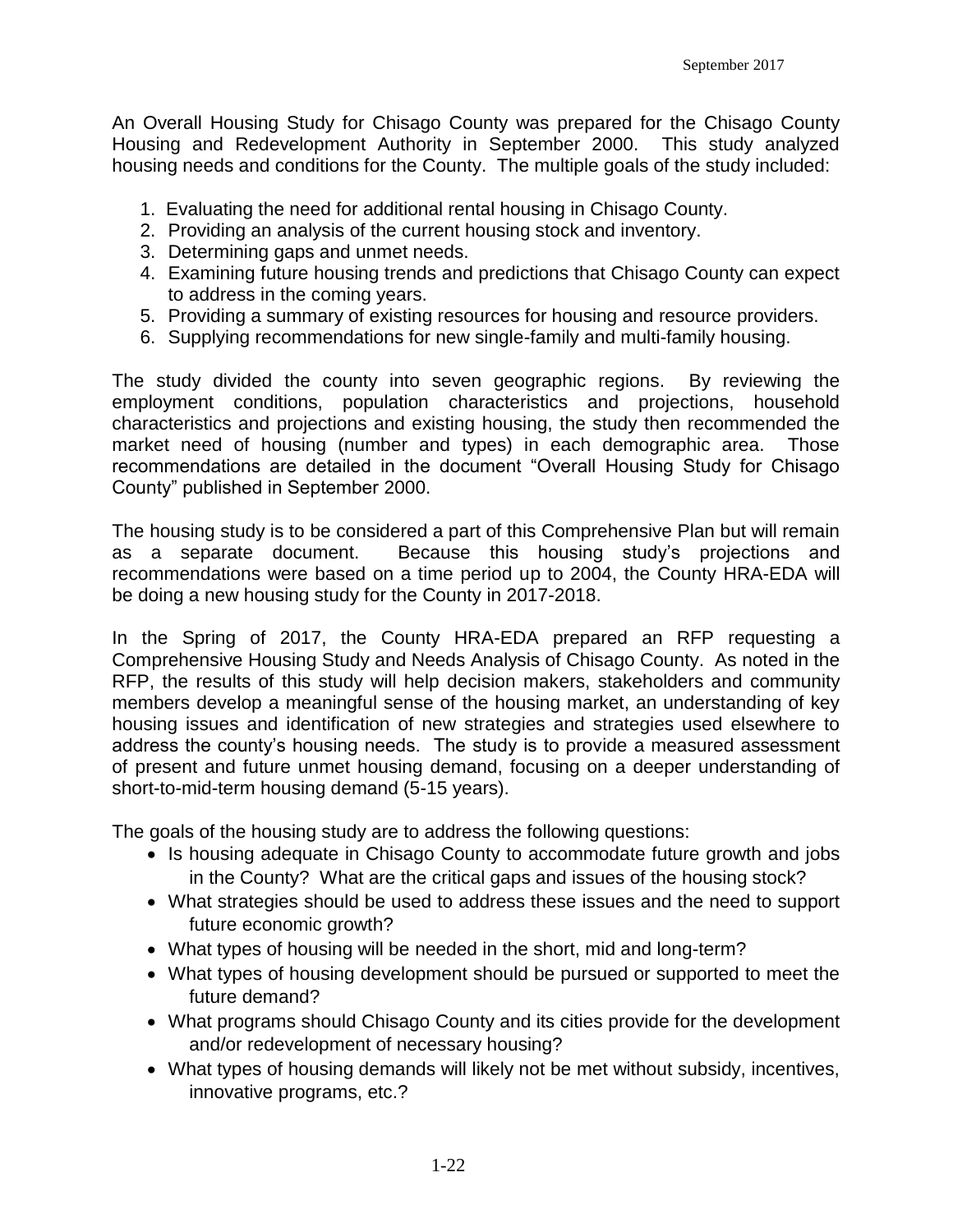What are the specific workforce housing and transitional senior housing needs?

The County HRA-EDA contracted with Maxfield Research and Consulting in June 2017 to conduct the housing study. As they identified in their contract, Maxfield will determine the market potential for developing different types of owned and rented housing in Chisago County through 2030 based on an examination of demographic and employment growth trends and current housing market conditions. They also will provide detailed recommendations (number of units/lots; unit mix and sizes; prices/rents; housing features and amenities, etc.) for the housing types identified as needed in the short-term (2017 to 2022) and long-term (2022 to 2030) would be provided. The HRA-EDA and Maxfield expect to have the housing study completed by the Spring of 2018.

#### **Goal: Improve the livability and increase the housing options for Chisago County's changing demographics (including seniors and millennials) and to attract and maintain a competitive workforce.**

Policies:

- 1. The County will encourage the development and expansion of a wide variety of housing options throughout Chisago County. These will be to serve changing market needs and the increasing diverse population, including housing choices for seniors, low-to-moderate-income households and multigenerational households.
- 2. The County supports having a variety of housing options in the cities and townships that give people in all life stages and economic means viable choices for safe, stable and affordable homes.
- 3. The County supports the development of scattered-site, affordable housing particularly in existing single-family homes in cities and townships.
- 4. The County supports the expansion and construction of park-and-ride facilities to provide more access to transit as an alternative to having individuals driving their personal vehicles.
- 5. Chisago County encourages affordable housing be located near support amenities such as schools, shopping, transportation (including transit), employment and public services.
- 6. The County will promote the preservation of existing housing, especially affordable housing, to cost-effectively maintain affordability and preserve the unique characteristics of the Chisago County's housing stock.
- 7. The County encourages local communities to remove barriers that unnecessarily increase the cost of housing while keeping minimum health and safety standards. This could include:
	- Allowing private developers to build housing at higher densities in the cities and townships that is supportive to affordable housing.